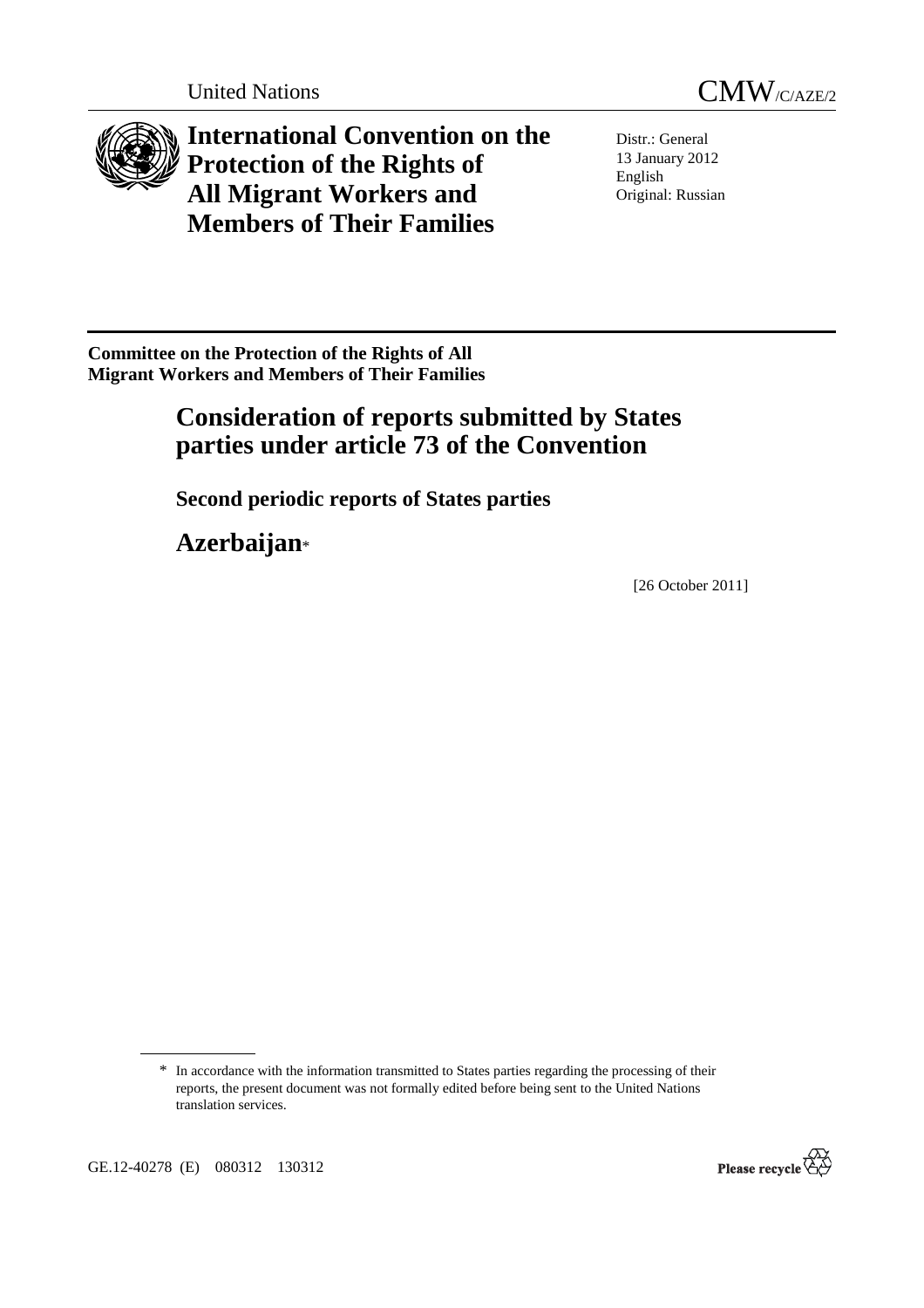# **Second periodic report on the implementation by the Republic of Azerbaijan of the obligations under the International Convention on the Protection of the Rights of All Migrant Workers and Members of Their Families**

# Contents

|       |    | Paragraphs  | Page |
|-------|----|-------------|------|
| Ι.    |    | $1 - 10$    | 3    |
| П.    |    | $11 - 53$   | 4    |
| III.  |    | $54 - 63$   | 11   |
| IV.   |    | $64 - 89$   | 12   |
|       | A. | $64 - 74$   | 12   |
|       | В. | $75 - 76$   | 13   |
|       | C. | $77 - 89$   | 13   |
| V.    |    | $90 - 125$  | 15   |
|       | А. | $90 - 94$   | 15   |
|       | В. | $95 - 98$   | 15   |
|       | C. | $99 - 100$  | 16   |
|       | D. | $101 - 106$ | 16   |
|       | Е. | $107 - 109$ | 17   |
|       | F. | 110-112     | 17   |
|       | G. | $113 - 117$ | 17   |
|       | Н. | 118         | 18   |
|       | Ι. | 119-125     | 19   |
| VI.   |    | 126-146     | 20   |
|       | А. | 126         | 20   |
|       | Β. | 127         | 20   |
|       | C. | 128-131     | 20   |
|       | D. | $132 - 135$ | 21   |
|       | Е. | 136-139     | 21   |
|       | F. | $140 - 146$ | 22   |
| VII.  |    | 147-224     | 22   |
| VIII. |    | $225 - 245$ | 32   |
|       | A. | $225 - 229$ | 32   |
|       | Β. | 230-245     | 32   |
| IX.   |    | 246-251     | 34   |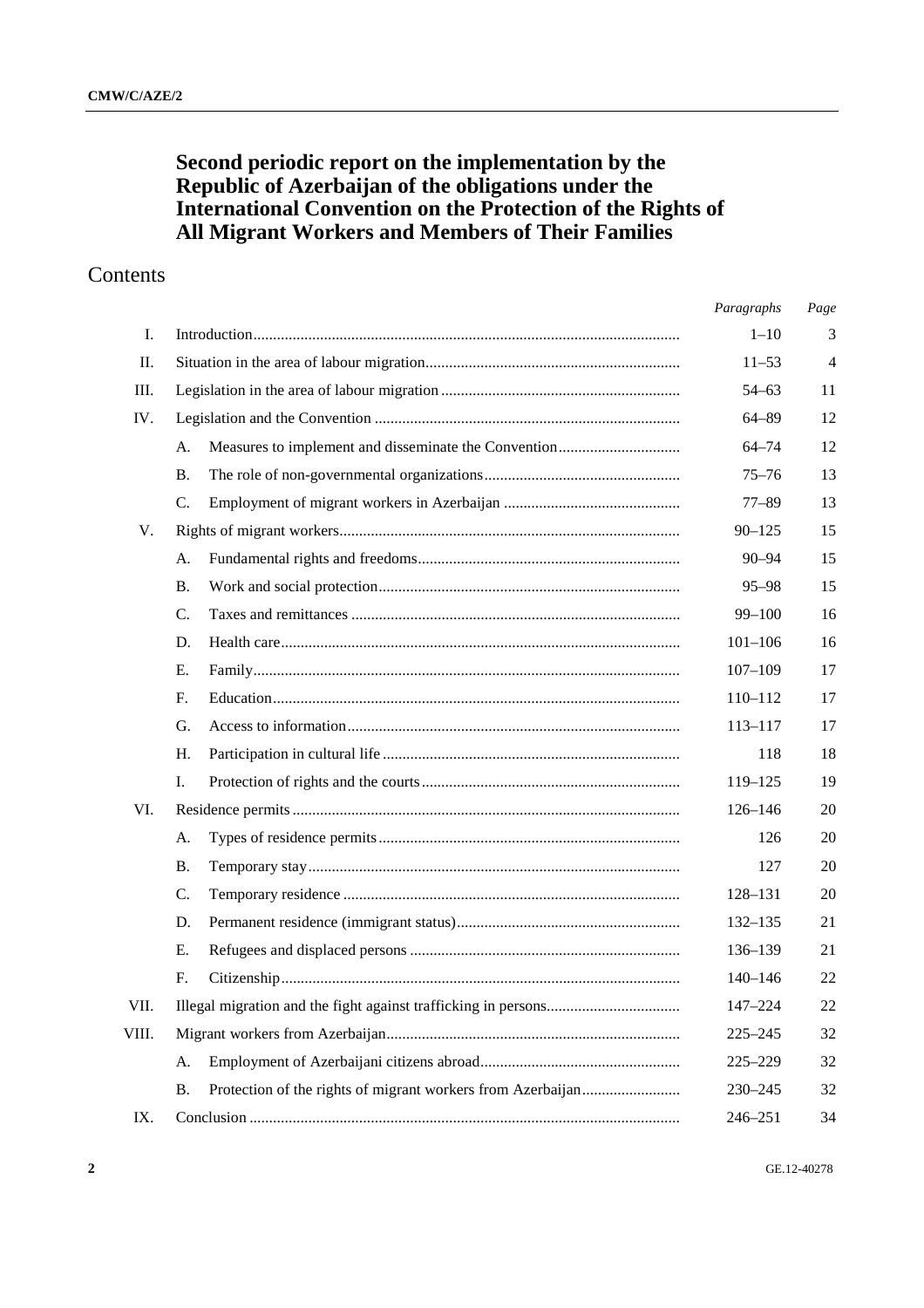### **I. Introduction**

1. Azerbaijan has established the requisite political and legal foundation for the practical implementation of the provisions of the fundamental international legal instruments in the area of human rights. It recognizes the primacy of human rights and upholds the principles of the universality, interdependence and indivisibility of fundamental human rights and freedoms. National legislation is continuously improved in order to bring it fully into line with international standards in the area of political, civil, economic, social and cultural rights.

2. The Constitution of Azerbaijan proclaims that the highest goal of the State is to ensure human and civil rights and freedoms. In accordance with the Constitution, human and civil rights and freedoms are guaranteed in full conformity with international agreements.

3. The presidential decree of 22 February 1998 on measures to safeguard human and civil rights and freedoms, the State programme on the protection of human rights approved by a presidential order of 18 June 1998 and the national plan of action for the protection of human rights approved by a presidential order of 28 December 2006 have played an important role in guaranteeing human and civil rights and freedoms.

4. A working group headed by the national Ombudsman has been set up to coordinate the implementation of the national plan of action. Representatives of non-governmental organizations together with State bodies participate actively in the working group.

5. On 18 June, Azerbaijan celebrates Human Rights Day. Various events also take place during Human Rights Month, held annually from 18 May to 18 June at the initiative of the Ombudsman.

6. Azerbaijan has ratified most international human rights instruments.

7. In 2007, Azerbaijan signed the International Convention for the Protection of All Persons from Enforced Disappearance, and in 2008 it ratified the Convention on the Rights of Persons with Disabilities and its Optional Protocol. In December 2008, Azerbaijan ratified the Optional Protocol to the Convention against Torture and Other Cruel, Inhuman or Degrading Treatment or Punishment.

8. Particular attention is devoted to cooperation with United Nations bodies active in the area of human rights. As one of the first members of the Human Rights Council, Azerbaijan is actively involved in the process of reforming the United Nations human rights structure, including the institutional development of the Council, as well as the procedure for the universal periodic review. The Government of Azerbaijan also cooperates closely with the relevant bodies of the United Nations and regularly submits reports on measures taken to implement the rights and freedoms provided for in international instruments.

9. Azerbaijan has also recognized the competence of the relevant United Nations treaty bodies to consider communications from persons who allege that they have been victims of human rights violations.

10. A number of outreach activities have been carried out as part of the technical assistance programme signed by the Government of Azerbaijan and the Office of the United Nations High Commissioner for Human Rights in order to expand possibilities and improve infrastructure for the protection of human rights; these include seminars on the submission of periodic reports to United Nations treaty bodies, training courses for judges, procurators and personnel of the Ministry of Justice, and the translation of international instruments into Azeri and their publication and dissemination.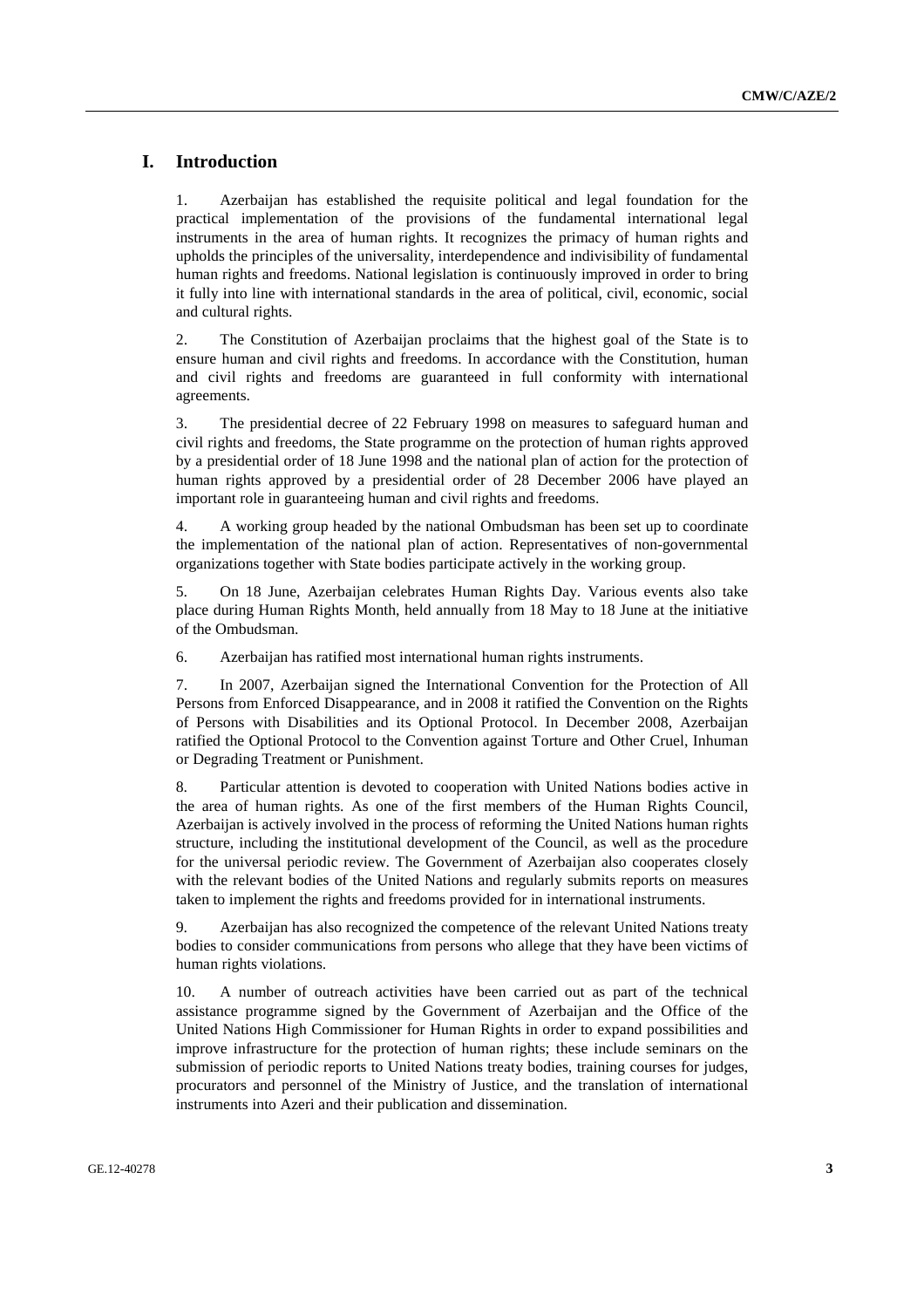### **II. Situation in the area of labour migration**

11. The regulation of migration and the protection of the rights of migrants, in particular migrant workers, constitute one of the most pressing problems of the day. The regulation of migration in conformity with international standards and the protection of the rights of migrant workers and members of their families are priority areas for development in Azerbaijan, which attaches paramount importance to democratic values and has taken successful steps towards becoming part of the international community.

12. Azerbaijan has established the requisite legal basis for the implementation of the provisions of international instruments on the protection of the rights and freedoms of migrant workers.

13. By and large, measures taken to date have been directed towards legalizing the activities of migrant workers in the country and promoting lawful labour migration, which is crucial to ensuring full protection of the rights of all migrant workers and members of their families.

14. Labour migration of Azerbaijani citizens to other countries began in the late 1980s and early 1990s; since that time, labour migration has changed considerably in nature and scale.

15. In the late 1980s and early 1990s, large numbers of Azerbaijani citizens left the country owing to the political and economic crisis, the occupation by Armenia of 20 per cent of Azerbaijani territory, the loss of 300,000 jobs in the occupied territory and the presence of 1 million refugees and displaced persons, as well as the transition to new socioeconomic relations and the worsening situation on the labour market.

16. Today this is no longer the case; on the contrary, Azerbaijani citizens who had left are returning, and a growing number of foreigners are coming into the country.

17. Rapid economic growth, social and political stability, and a rise in the standard of living are the main reasons why fewer Azerbaijani citizens are migrating to other countries. An analysis of labour migration shows that the main destinations of Azerbaijani migrant workers are the Russian Federation, Ukraine, Turkey, the United Arab Emirates, Germany, Belarus and other neighbouring countries. As in past years, the largest numbers of Azerbaijani migrant workers are to be found in the Russian Federation, Ukraine, Belarus and other neighbouring countries. They are mainly occupied in small businesses and trade. Growing numbers of migrant workers have gone to the countries of Western Europe, where they work primarily in the health-care and education sectors, the judicial system and big business. These are usually Azerbaijani citizens who have studied in Western European and North American universities.

18. Questions relating to the problems of Azerbaijani citizens working abroad are addressed in the framework of cooperation with the authorities of the States concerned. Cooperation is on the basis of bilateral inter-State agreements or, if no such agreement exists, interdepartmental protocols and agreements.

19. While Azerbaijani citizens are migrating abroad to work, foreigners are also migrating to Azerbaijan for the same reason. One of the most important questions concerns the procedures for the entry of migrant workers into Azerbaijan and for their residence in the country. By law, foreign nationals who do not require a visa may stay in the territory of Azerbaijan for 90 days. Foreign nationals who require a visa may stay in the territory of Azerbaijan for the period specified in the visa. These persons are issued a permit for a temporary stay. The diplomatic missions and consular offices of Azerbaijan issue one-time entry visas to foreign nationals subject to visa requirements and stateless persons who wish to work in Azerbaijan. Foreign nationals and stateless persons who violate the provisions of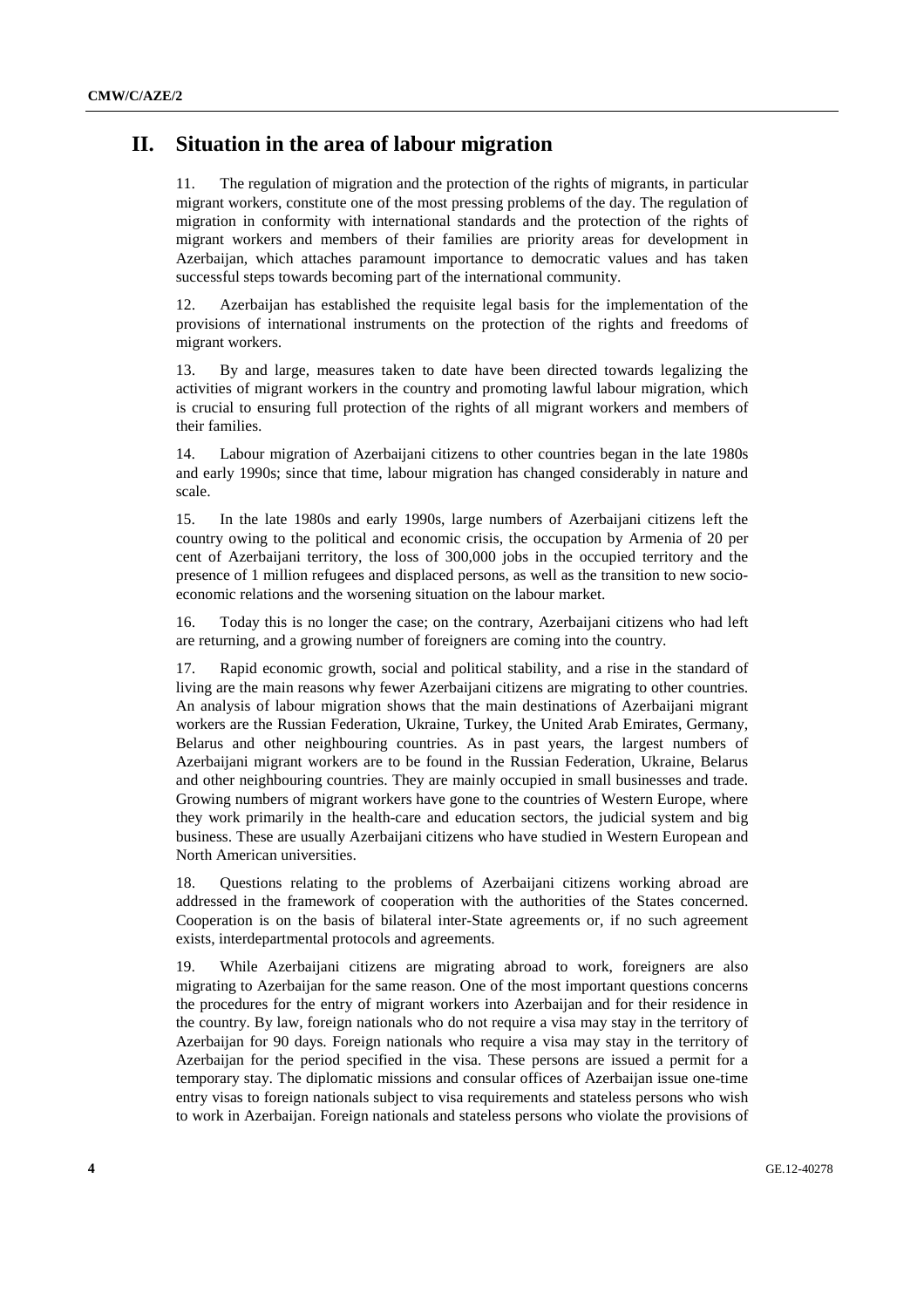the Exit, Entry and Passports Act (i.e. who enter Azerbaijan without a valid passport, visa or other document entitling them to cross the State border) are sent back to the country from which they arrived.

20. To obtain a visa, foreign nationals and stateless persons must submit the following documents to the diplomatic missions or consular offices of Azerbaijan:

- A filled-in application form
- Two photos (colour,  $3 \times 4$  cm.)
- The foreign national's passport (for stateless persons: an identity card)
- A declaration from the host party
- A cheque for fees

21. In accordance with bilateral reciprocal agreements, migrant workers who are nationals of Turkey, Japan (up to 30 days) or Pakistan (up to 15 days) have the right to obtain a visa without payment of fees. Migrant workers who are nationals of Belarus, Georgia, Kazakhstan, Kyrgyzstan, Moldova, Mongolia, Uzbekistan, Russia, Tajikistan or Ukraine have the right to enter and stay in the territory of Azerbaijan for 90 days without a visa.

22. By law, foreign nationals may work in Azerbaijan after receiving a work permit.

23. Legislation also stipulates that certain categories of foreign nationals, in particular persons engaged in business activities or permanently resident in the country, do not require such a permit.

24. Large-scale international and regional projects for the extraction and transport of oil and natural gas, social and political stability, foreign investments, favourable conditions for business and rapid economic growth are the main factors contributing to the influx of foreigners.

25. A successful economic policy, foreign investment and favourable conditions for business as a whole make Azerbaijan attractive not only for foreign investors but also for foreign workers; this has contributed to increased migration into Azerbaijan.

26. The high level of tolerance in the country is an equally important factor for this trend. In this connection, it is worth noting that to date, not a single case has been registered of a violation of the national, ethnic or religious rights of migrants.

27. As a result of improvements in migration legislation and harsher sanctions against illegal migration, growing numbers of foreign nationals are working legally in the country. The figures for migrant workers have increased not only because more foreigners have been coming to Azerbaijan to work but also because the status of foreigners who were working illegally in the country has been regularized.

28. According to data from the Ministry of Labour and Social Protection, in 2010 5,900 foreign nationals received work permits and 2,808 permits issued in past years were extended. A total of 8,708 foreign nationals were employed by 1,007 businesses in Azerbaijan on the basis of a work permit, or 1.5 times as many as in 2009 (5,784). Also in 2010, foreign nationals from 88 countries were employed in Azerbaijan, above all from Turkey (4,044 persons), Great Britain (1,515 persons), China (429 persons), Georgia (316 persons), India (256 persons), United States (239 persons), Iran (197 persons) and Russia (165 persons).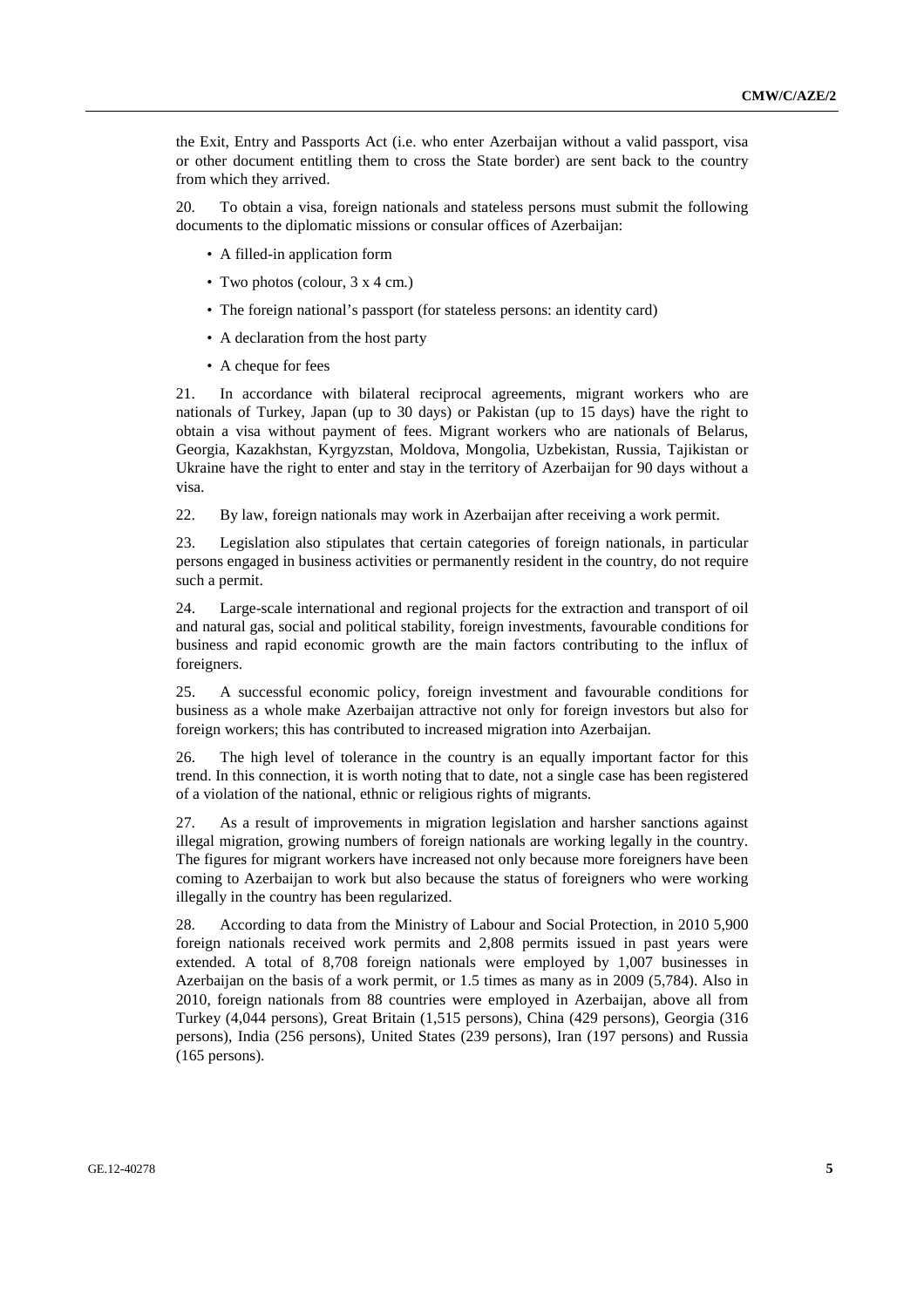| Figures on foreign nationals working in Azerbaijan, by country of origin, as of 1 April |
|-----------------------------------------------------------------------------------------|
| <b>2011</b>                                                                             |

*Total: 8,948 persons* 

| No. | Country                   | Number of foreign nationals | Percentage of total |
|-----|---------------------------|-----------------------------|---------------------|
| 1.  | Turkey                    | 4 1 0 5                     | 45.88               |
| 2.  | Great Britain             | 1539                        | 17.20               |
| 3.  | China                     | 500                         | 5.59                |
| 4.  | Georgia                   | 340                         | 3.80                |
| 5.  | India                     | 265                         | 2.96                |
| 6.  | <b>United States</b>      | 237                         | 2.65                |
| 7.  | Iran                      | 192                         | 2.15                |
| 8.  | <b>Russian Federation</b> | 172                         | 1.92                |
| 9.  | Philippines               | 125                         | 1.40                |
| 10. | Uzbekistan                | 112                         | 1.25                |
| 11. | Germany                   | 91                          | 1.02                |
| 12. | Italy                     | 70                          | 0.78                |
| 13. | Turkmenistan              | 69                          | 0.77                |
| 14. | France                    | 65                          | 0.73                |
| 15. | Canada                    | 62                          | 0.69                |
| 16. | Pakistan                  | 61                          | 0.68                |
| 17. | Australia                 | 59                          | 0.66                |
| 18. | Kazakhstan                | 46                          | 0.51                |
| 19. | Malaysia                  | 44                          | 0.49                |
| 20. | Netherlands               | 41                          | 0.46                |
| 21. | Republic of Korea         | 39                          | 0.44                |
| 22. | Romania                   | 36                          | 0.40                |
| 23. | Ukraine                   | 36                          | 0.40                |
| 24. | Austria                   | 34                          | 0.38                |
| 25. | Tajikistan                | 34                          | 0.38                |
| 26. | Others                    | 541                         | 6.05                |

29. As in past years, most foreign nationals with a work permit are employed in the construction and mining sectors. According to figures for 2010, 43.7 per cent of foreign nationals employed in Azerbaijan worked in the construction sector and 28.6 per cent in the mining sector. Compared to the figures for 2009, the number of foreign workers employed rose 1.21-fold in the mining sector and 2.14-fold in the construction sector. This development is linked above all to the increase in the number of foreigners legally employed on the basis of work permits.

30. For the most part, foreign nationals working in Azerbaijan are employed in industry, the construction sector, transport, commerce and services.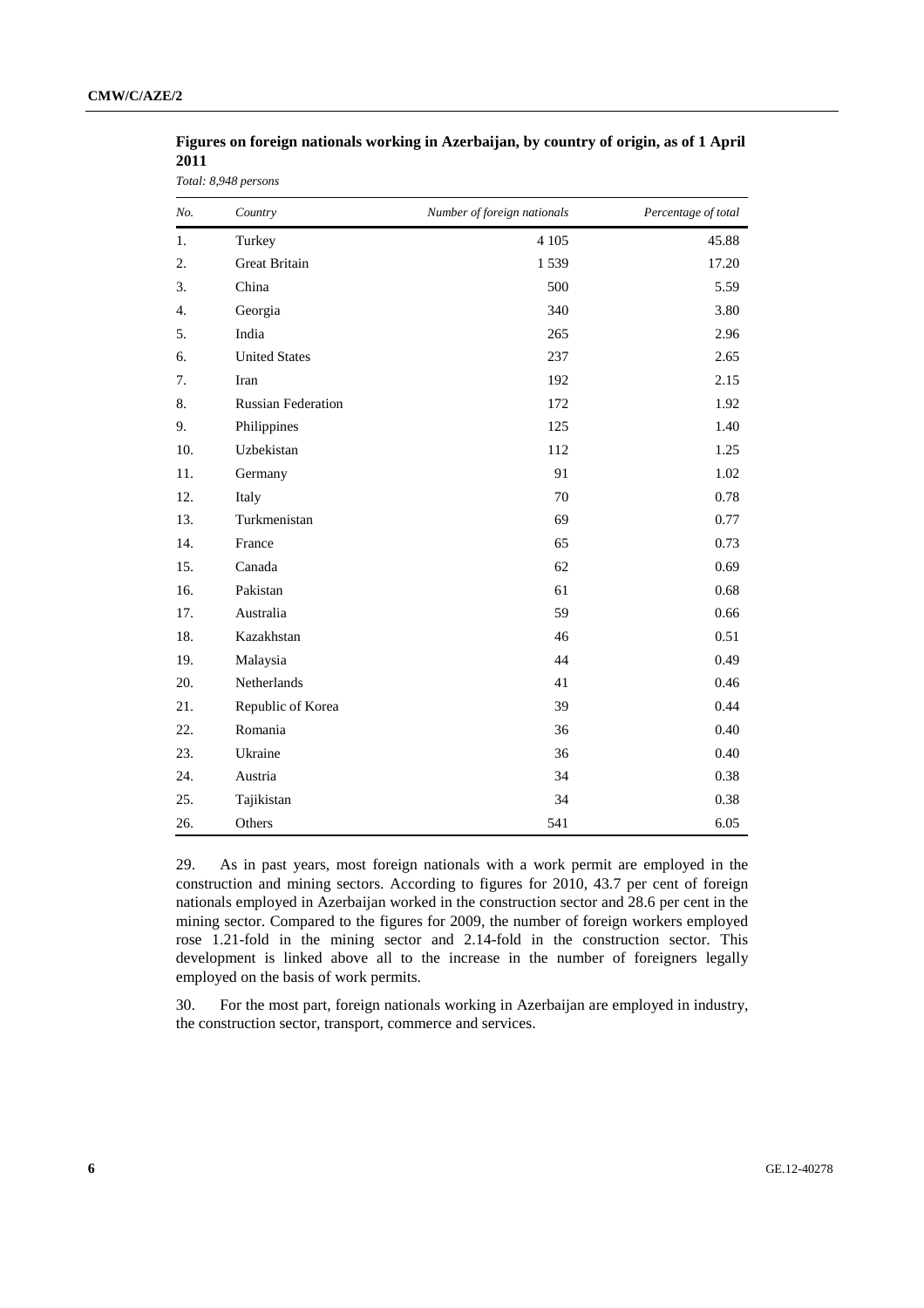|  | Employment of migrant workers by economic sector as of 1 April 2011 |  |
|--|---------------------------------------------------------------------|--|
|  |                                                                     |  |

*Total: 8,948 persons* 

|     | Economic sector                                                                                                   | Number of migrants |
|-----|-------------------------------------------------------------------------------------------------------------------|--------------------|
| 1.  | Agriculture, forestry, fishing industry                                                                           | 53                 |
| 2.  | Mining                                                                                                            | 2 5 5 9            |
| 3.  | Manufacturing                                                                                                     | 571                |
| 4.  | Electric power, gas, steam and air conditioning                                                                   | 45                 |
| 5.  | Water supply; sewage treatment and waste disposal                                                                 | 22                 |
| 6.  | Construction                                                                                                      | 3969               |
| 7.  | Wholesale and retail trade, automobile and motorcycle repair                                                      | 339                |
| 8.  | Transport and storage                                                                                             | 64                 |
| 9.  | Hotels and restaurants                                                                                            | 238                |
| 10. | Information and communication technologies                                                                        | 204                |
| 11. | Financing and insurance                                                                                           | 126                |
| 12. | Real estate                                                                                                       | 65                 |
| 13. | Professional, scientific and technical activities                                                                 | 86                 |
| 14. | Administrative and support services                                                                               | 45                 |
| 15. | Education                                                                                                         | 353                |
| 16. | Medical and social services                                                                                       | 77                 |
| 17. | Leisure, entertainment and culture                                                                                | 68                 |
| 18. | Other services                                                                                                    | 59                 |
| 19. | Household management; activities of private households in<br>the production of goods and services for private use | 5                  |
| 20. | <b>Total number of foreign nationals</b>                                                                          | 8948               |

31. The current situation calls for measures to regulate migration and to ensure a more effective protection of the rights of migrant workers and members of their families. A number of initiatives have been taken to that end in recent years.

32. In 2010, Azerbaijan introduced a labour migration quota, which defines the maximum number of foreign nationals who may be employed in the country in the course of the year on the basis of a work permit. The quota is established for each sector of economic activity.

33. In accordance with the rules for setting the labour migration quota approved by Cabinet of Ministers Decision No. 86 of 4 June 2009, quota proposals are prepared by commissions composed of representatives from the relevant State bodies and are endorsed by the Cabinet of Ministers.

34. The labour migration quota was set at 10,700 persons for 2010 and 9,815 persons for 2011.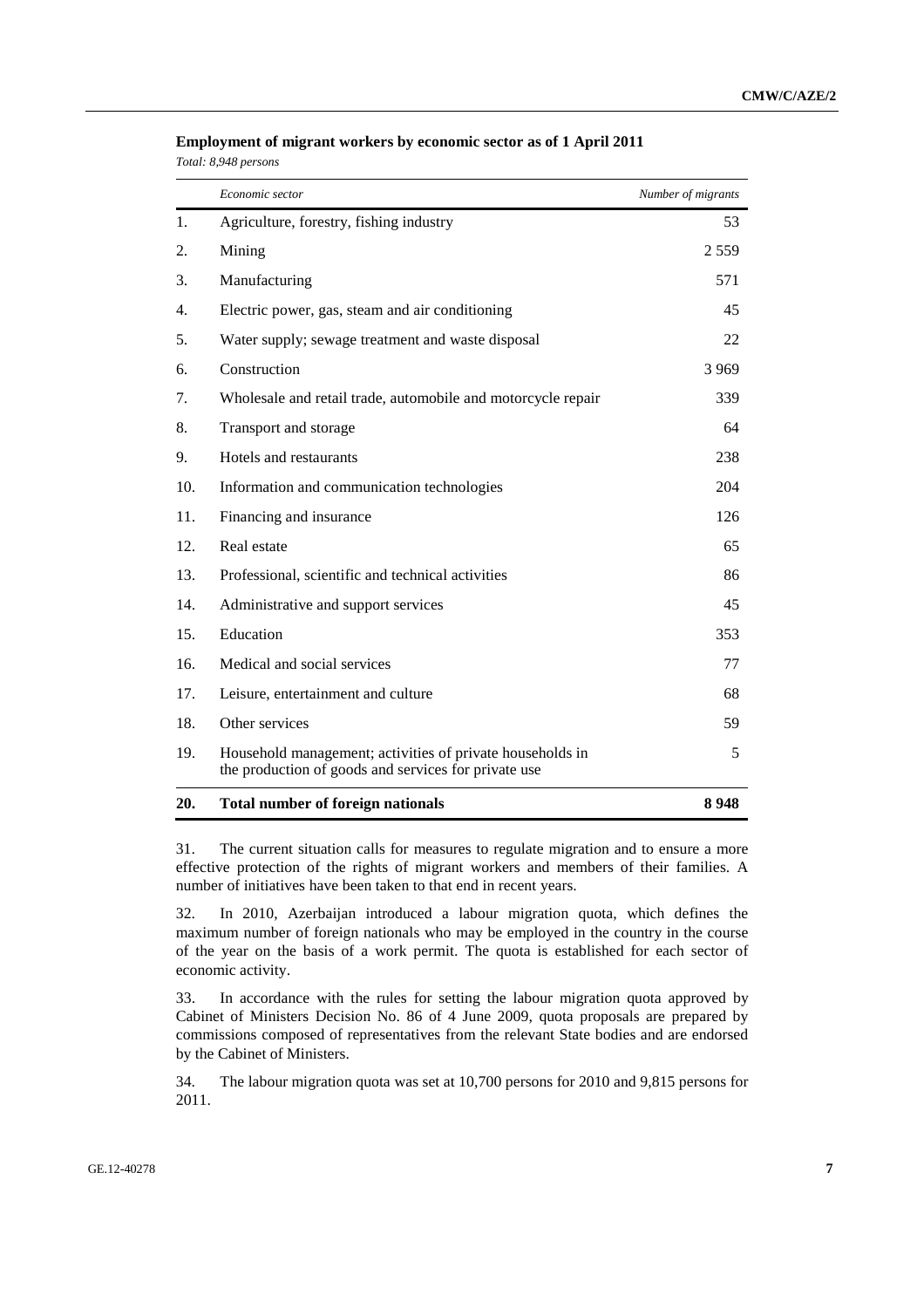#### **Figures on the implementation of the labour migration quota for 2010**

*(by sector of economic activity)* 

| Sector of economic activity                                                                                   | Number of valid | work permits Quota for 2010 | Vacancies      | Percentage<br>filled |
|---------------------------------------------------------------------------------------------------------------|-----------------|-----------------------------|----------------|----------------------|
| <b>Total</b>                                                                                                  | 8708            | 10700                       | 1992           | 81.4                 |
| Mining                                                                                                        | 2494            | 2 700                       | 206            | 92.4                 |
| Construction                                                                                                  | 3 804           | 4 900                       | 1 0 9 6        | 77.6                 |
| Manufacturing                                                                                                 | 592             | 600                         | 8              | 98.7                 |
| Production and distribution of electric<br>power, gas and water                                               | 62              | 300                         | 238            | 20.7                 |
| Wholesale and retail trade; repair of<br>automobiles, motorcycles, household<br>appliances and personal items | 338             | 350                         | 12             | 96.6                 |
| Transport, storage and communications                                                                         | 269             | 300                         | 31             | 89.7                 |
| Agriculture, hunting and forestry                                                                             | 48              | 50                          | $\overline{2}$ | 96.0                 |
| Finance                                                                                                       | 125             | 200                         | 75             | 62.5                 |
| Hotels and restaurants                                                                                        | 253             | 400                         | 147            | 63.3                 |
| Education                                                                                                     | 354             | 400                         | 46             | 88.5                 |
| Health care and social services                                                                               | 74              | 150                         | 76             | 49.3                 |
| Real estate, leasing and related services                                                                     | 146             | 150                         | $\overline{4}$ | 97.3                 |
| Other communal, social and personal<br>services                                                               | 149             | 150                         | 1              | 99.3                 |
| Fishing and fish-farming                                                                                      | $\overline{0}$  | 50                          | 50             | 0.0                  |

35. The following State bodies are involved in regulating labour migration in Azerbaijan:

- Ministry of Labour and Social Protection
- State Migration Service
- Ministry of Foreign Affairs
- Ministry of Internal Affairs
- State Committee for Refugees and Displaced Persons
- State Border Service
- Ministry of Health
- Ministry of Justice

36. The State Migration Service, set up pursuant to Presidential Decree No. 560 of 19 March 2007, is responsible for migration policy, the development of a management system, the regulation of migration and migration forecasting, and the coordination of activities in this area with the relevant State bodies. In recent years, the infrastructure of the State Migration Service has been enlarged, and its material and technical basis has been improved. Five regional branches of the Migration Service and an office at Heydar Aliyev International Airport have begun operating in order to ensure full control over migration flows within the country, simplify the application process and examine the applications of foreign nationals and stateless persons at their place of residence.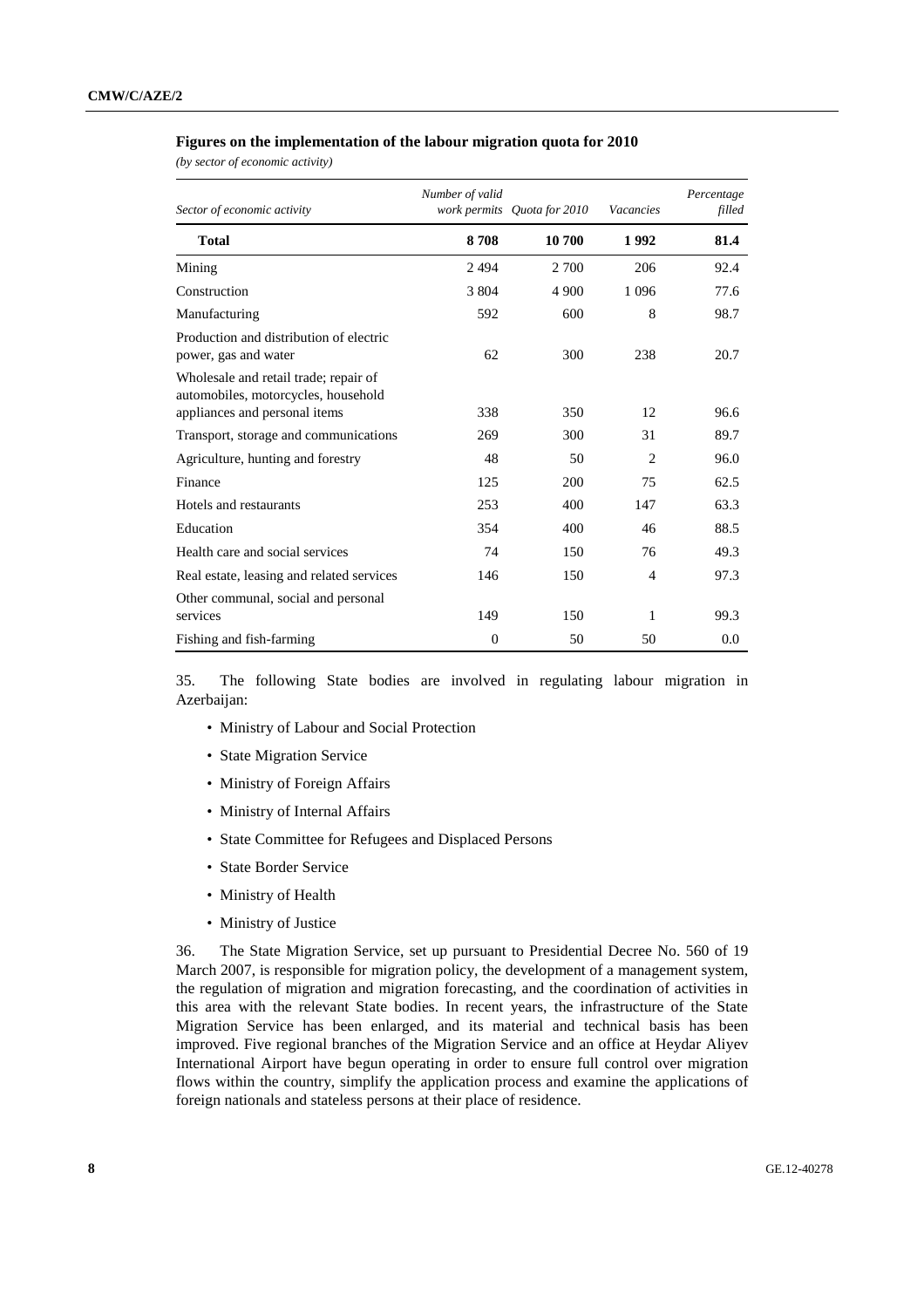37. On the basis of the plan of action, the State Migration Service regularly conducts various joint initiatives with the State Border Service and the Ministry of Internal Affairs in order to prevent violations of migration legislation.

38. Pursuant to a presidential order of 6 February 2009, a centralized database was set up at the State Migration Service as part of the interdepartmental computerized information-retrieval system for entries, departures and registration, the objective being to keep a record of foreign nationals and stateless persons permanently or temporarily resident in the country, to provide the migration authorities with access to information and to computerize migration-related work concerning documentation, verification, requests and analysis as well as improvements in the relevant electronic services. Presidential Decree No. 276 of 4 June 2010 approved the regulations for the centralized migration database, which makes it possible to have a full picture of the dynamics of this phenomenon in Azerbaijan and also creates the necessary conditions for conducting initiatives to combat illegal migration. The centralized migration database contains detailed statistical data on foreign nationals, stateless persons and refugees permanently or temporarily resident in Azerbaijan, as well as on illegal migrants.

39. In 2007, a State programme was approved for the establishment of a biometric identification system, one of its aims being to combat illegal migration. In order to set up a reliable registration and monitoring system, measures have been taken to improve the interdepartmental information-retrieval system for entries, departures and registration, and work is being completed on the centralized migration database. At border crossings, work has begun to introduce migration services that will provide foreign nationals entering the country with information on regulations governing temporary and permanent residence in Azerbaijan.

40. The following measures have been taken in recent years in implementation of the State migration programme:

- Statistical records on labour migration have been improved
- Regulations have been defined for granting immigrant status to foreign nationals and stateless persons
- Regulations for issuing work permits to foreign nationals have been improved
- Steps are being taken to set up a centralized migration information centre
- Regulations have been introduced governing the voluntary placement and detention, at a State Migration Service holding centre for illegal migrants, of foreign nationals and stateless persons subject to an expulsion decision
- Regulations for setting a labour migration quota have been approved
- Draft rules for the social adaptation of immigrants have been elaborated
- A draft strategy on readmission has been elaborated

41. On 4 March 2009, in another important step aimed at ensuring better migration management, the President of Azerbaijan signed Decree No. 69 on the implementation of the "single window" principle for managing migration flows.

42. The Decree has made it possible to manage migration flows in the country with the help of more flexible and effective mechanisms, to improve efficiency and to address a number of unresolved problems.

43. The main objective of the Presidential Decree is to assign the mandate for the regulation of migration to a single body, the State Migration Service, which will be responsible for ensuring the legality and promptness of decisions taken and issuing the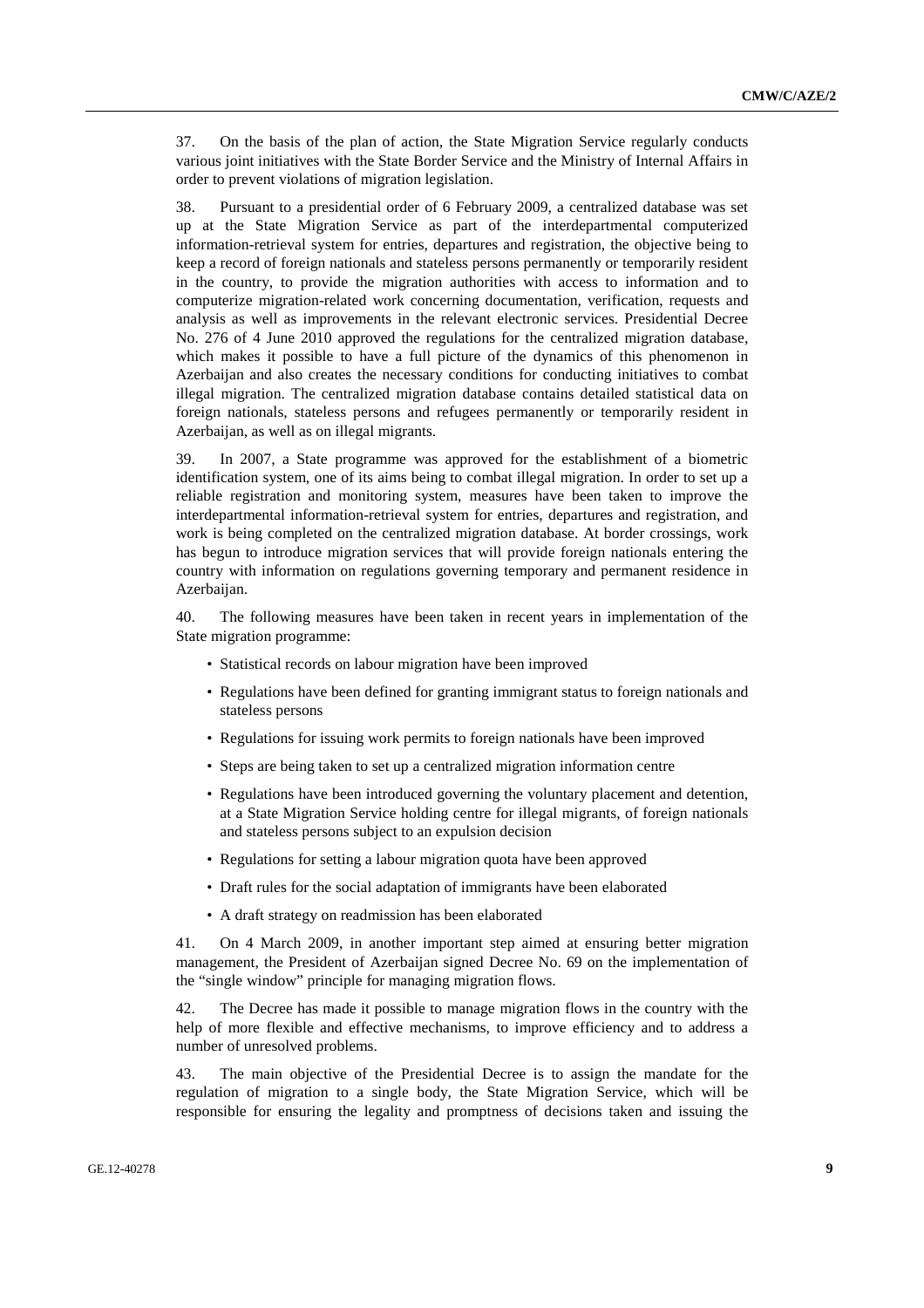relevant permits and documents to foreign nationals and stateless persons who apply to live and work in Azerbaijan and have legitimate reasons for their request. Foreign nationals will no longer have to go to several authorities and collect a multitude of duplicate documents in order to legalize their presence and employment in Azerbaijan. It will be sufficient to apply to the State Migration Service, which will acknowledge receipt of the documents, issue the work permit, extend the temporary stay of foreigners in the country, grant foreigners temporary or permanent residence (i.e. issue a residence permit), register them at their place of residence and provide them with identity documents. Application forms for obtaining a permit and a list of required documents and information on fees for the issuance of the permit and other documents are available on the user-friendly website of the State Migration Service.

44. The Decree also introduced another novelty to improve migration management: with the start of the application of the "single window" principle, i.e. as from 1 July 2009, travel and return visas issued to foreigners were abolished. Now persons who have been issued a temporary or permanent residence permit may leave Azerbaijan and return on the basis of a passport, another document certifying their identity or other certification issued by the State Migration Service.

45. Modern information technologies and databases are of great importance in regulating migration flows. Steps are being taken to merge the migration databases of various State bodies and to create a centralized migration database and a population register.

46. The question of the creation of a centralized migration database is reflected in the State programme on the implementation of a national employment strategy (2007–2010), which was approved by a presidential order of 15 May 2007, and in the State migration programme (2006–2008), which was approved by a presidential order of 25 July 2006.

47. Azerbaijan has signed bilateral and multilateral agreements with a number of countries in order to ensure the social welfare and protect the rights of migrant workers and members of their families.

48. In particular, bilateral agreements on cooperation in the field of migration have been signed with Moldova, Kazakhstan, Kyrgyzstan, Ukraine and Belarus; the signing of similar agreements with a number of other countries is pending. On the whole, these agreements deal with the protection of the rights of migrant workers, their social welfare and the simplification of job placement procedures.

49. The Ministry of Internal Affairs conducts bilateral negotiations with the authorities of other States, during which information is exchanged, consultations are held on migration questions, and information is provided on policies, laws and regulations concerning migration and employment as well as on migration agreements concluded with other States. Consular negotiations are conducted primarily with countries to which a large number of Azerbaijani citizens have migrated for employment purposes. Experts of the Ministry of Internal Affairs, the State Migration Service and the Ministry of Labour and Social Protection take part in these negotiations, which seek to address problems that arise in connection with the regulation of migration flows. The main objective of these negotiations is to have a constructive dialogue on the protection of the rights and freedoms of the citizens of the States concerned who are residing in the territory of the other countries.

50. The Ministry of Internal Affairs provides information to the authorities of other States on new laws and regulations and on amendments to legislation in the area of labour migration.

51. In the context of the Commonwealth of Independent States (CIS), Azerbaijan has acceded to the Agreement on cooperation in the area of labour migration and the social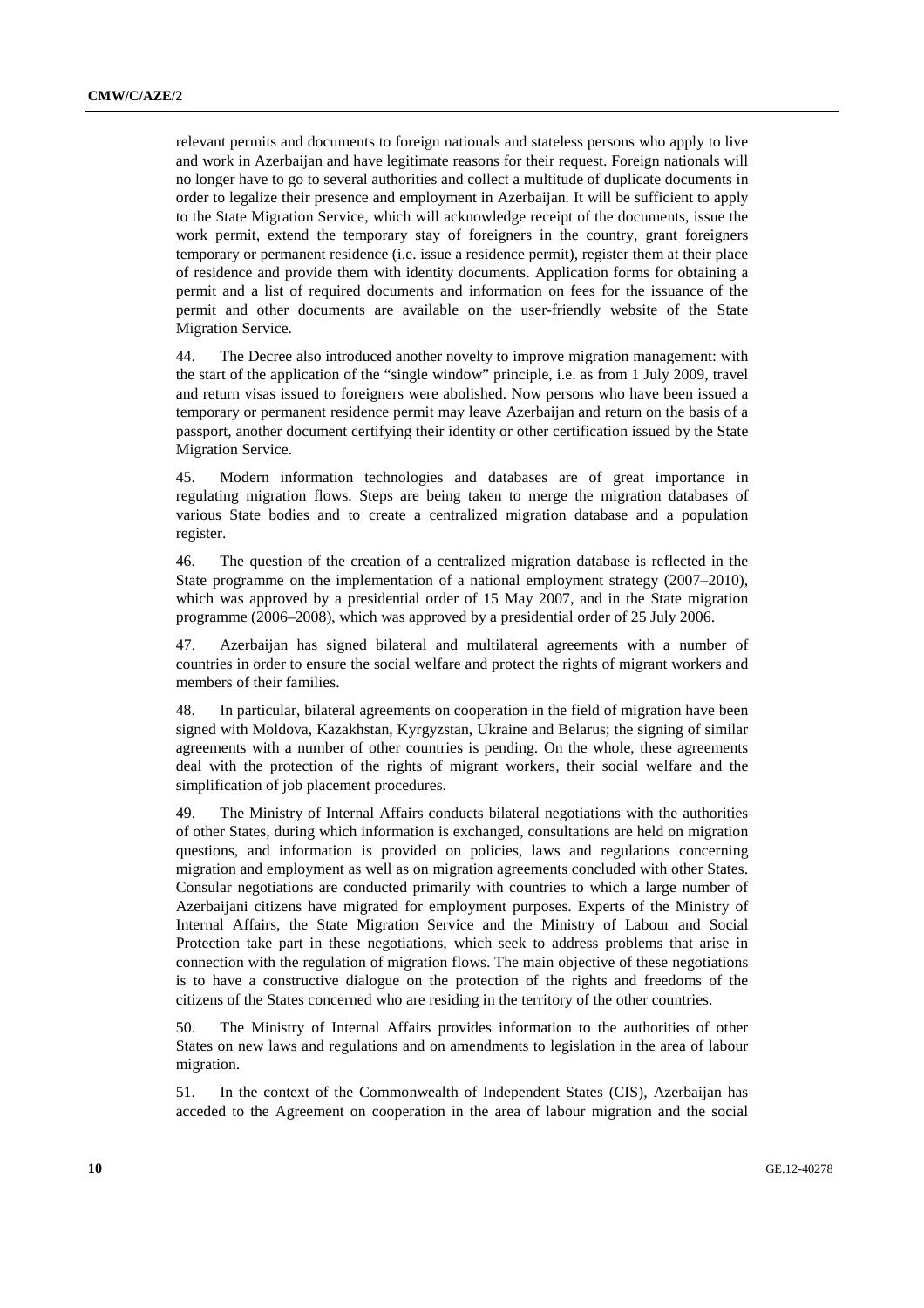protection of migrant workers (1994). Basically, the Agreement covers questions concerning the protection of the social rights of migrant workers and mutual recognition of diplomas and length of service, and it also provides for exchanges of experience and information on issues relating to migration management. Azerbaijan has also acceded to the Agreement on cooperation between CIS States in combating illegal migration (1998) and to the instructions, approved by a decision of the CIS Heads of State of 25 January 2000, on rules for the exchange of information on illegal migration and on the centralized database on illegal migration and persons whose entry into the CIS member States of the Agreement is prohibited under national legislation.

52. Azerbaijan is taking steps to implement international instruments for a more effective regulation of migration, and labour migration in particular. In 2010, it began negotiations with the European Union with a view to signing an association agreement. It is currently elaborating an article of the association agreement that deals with cooperation between the European Union and Azerbaijan on migration, asylum and border issues. It is also planned to promote cooperation on questions concerning temporary and permanent labour migration and the fight against illegal migration. After the signing of the association agreement, Azerbaijan also intends to sign two other important agreements, on the simplification of visa regulations and on readmission.

53. With a view to improving qualifications in the field of migration, Azerbaijan is also making use of Migration EU Expertise (MIEUX), an international instrument set up to promote the harmonization of the legislation of countries participating in this process with European legislation on labour migration.

### **III. Legislation in the area of labour migration**

54. Labour migration in Azerbaijan is regulated by the Constitution, the Labour Migration Act of 28 October 1999, the Immigration Act of 22 December 1998, the Exit, Entry and Passports Act of 14 June 1994, the Trafficking in Persons Act of 28 June 2005, the Legal Status of Foreign Nationals and Stateless Persons Act of 25 June 1996, the Labour Code and a number of presidential decrees and orders and government decisions, as well as international conventions and bilateral and multilateral agreements ratified by Azerbaijan.

55. The Exit, Entry and Passports Act, adopted in 1994, is in conformity with international standards. In keeping with Azerbaijan's international obligations, the Act establishes the procedure for obtaining passports and guarantees freedom of entry into and departure from the country.

56. The Immigration Act regulates the immigration of foreign nationals and stateless persons into Azerbaijan.

57. The Labour Migration Act establishes the legal, economic and social basis of labour migration in Azerbaijan and regulates relations in this area.

58. The Trafficking in Persons Act establishes the legal and organizational framework for the prevention of such offences and the legal status of victims, and it regulates questions associated with protecting and assisting these persons.

59. Amendments and additions have been made to legal acts in the area in order to improve legislation on migration.

60. A draft migration code has been elaborated and submitted to the Cabinet of Ministers for the purpose of creating a centralized database of legislation on migration.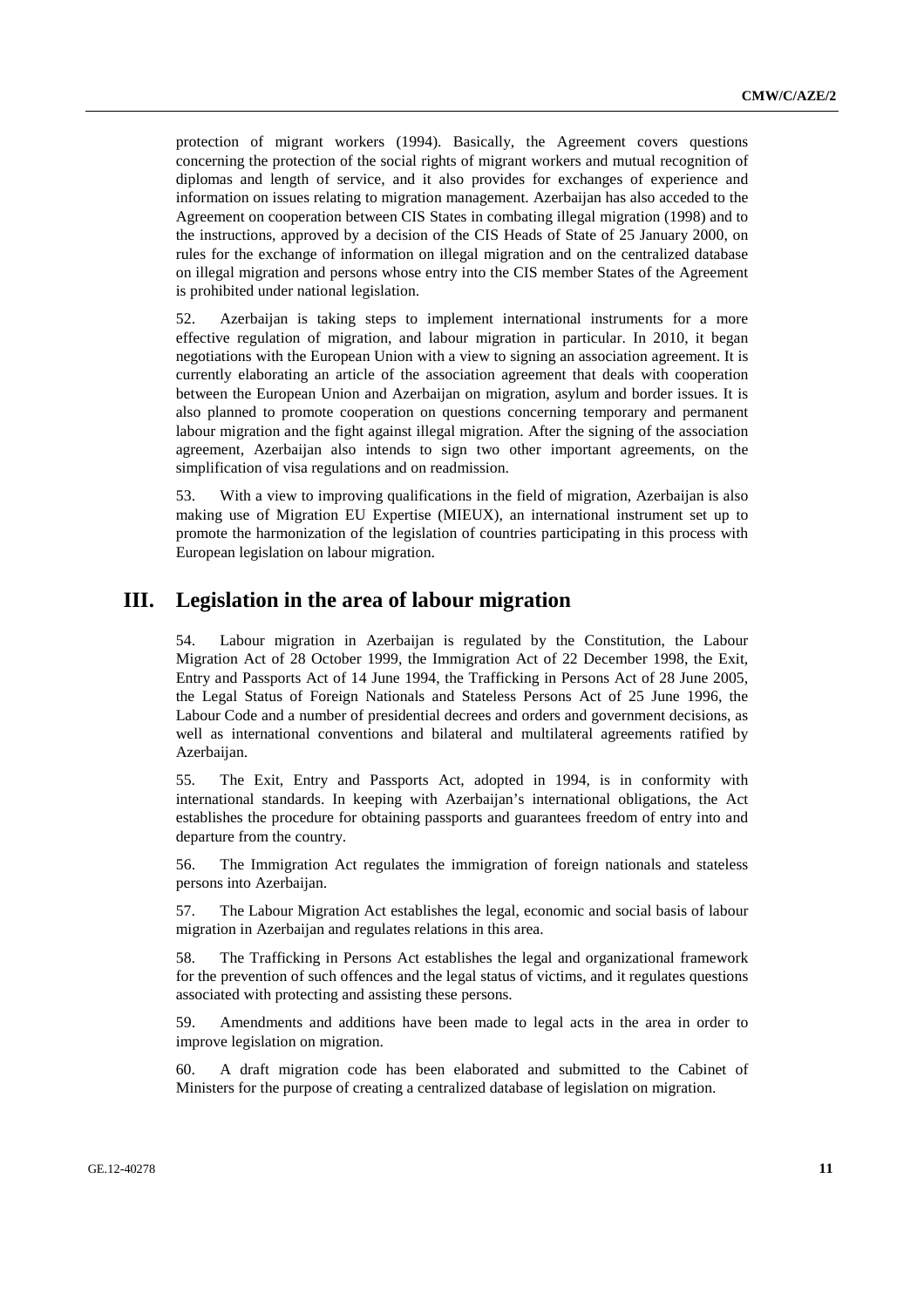61. The draft migration code contains provisions on exemptions from the requirement to obtain a work permit for foreign nationals and stateless persons who are married to Azerbaijani citizens, have been granted refugee status, have dependant children under the age of 18 or with category I or II disabilities who are Azerbaijani citizens, or are hired with the consent of the Cabinet of Ministers to work in humanitarian organizations.

62. Although existing legislation establishes a procedure for the issuance of work permits for up to one year with up to four extensions, and although foreign nationals must leave the country at the end of this period, the draft migration code does not contain the four-extensions limit. The draft code also allows persons who have been refused a work permit to submit a second application in the course of their stay in the country if they have legitimate grounds for doing so, i.e. if they can present documents invalidating the reasons for the refusal.

63. The draft migration code contains provisions allowing migrant workers to leave the country within 10 days of the expiry of their permit or the early termination of a labour contract, in the absence of other grounds for their remaining in the country. It also includes provisions stipulating that temporary residence permits are valid for 10 days longer than work permits and that temporary residence permits may be extended.

# **IV. Legislation and the Convention**

#### **A. Measures to implement and disseminate the Convention**

64. Article 148 of the Constitution stipulates that international agreements to which Azerbaijan is a party are an integral part of domestic legislation. In accordance with article 151 of the Constitution (Legal force of international agreements), where there is a contradiction between laws and regulations forming part of Azerbaijan's legal system (apart from the Constitution and legislation adopted by referendum) and international agreements to which Azerbaijan is a party, the international agreements apply.

65. Domestic legislation takes into account all the rights of migrant workers and members of their families recognized in international instruments. Although legislation on migration and the draft migration code do not specifically refer to the term "migrant worker" used in the Convention, the rights and freedoms of migrant workers emanating from that legislation are set out in a number of articles and provisions in a manner that is entirely consistent with Azerbaijan's migration policy.

66. Migrant workers may obtain a work permit before their arrival in the country. Thus, even before their entry into Azerbaijan, they enjoy all the rights of migrant workers under domestic legislation.

67. State authorities responsible for regulating migration flows, as well as the media, regularly conduct public awareness campaigns on labour migration, including with regard to domestic legislation and questions addressed in the International Convention on the Protection of the Rights of All Migrant Workers and Members of Their Families.

68. The Convention is accessible to the public on the website www.e-qanun.az, which is run by the Ministry of Justice.

69. Under the national plan of action for the protection of human rights, courses for judges and candidate judges, law enforcement personnel and lawyers have focused on questions associated with international human rights conventions, initiatives have been introduced to ensure the use in court practice of the case law of the European Court of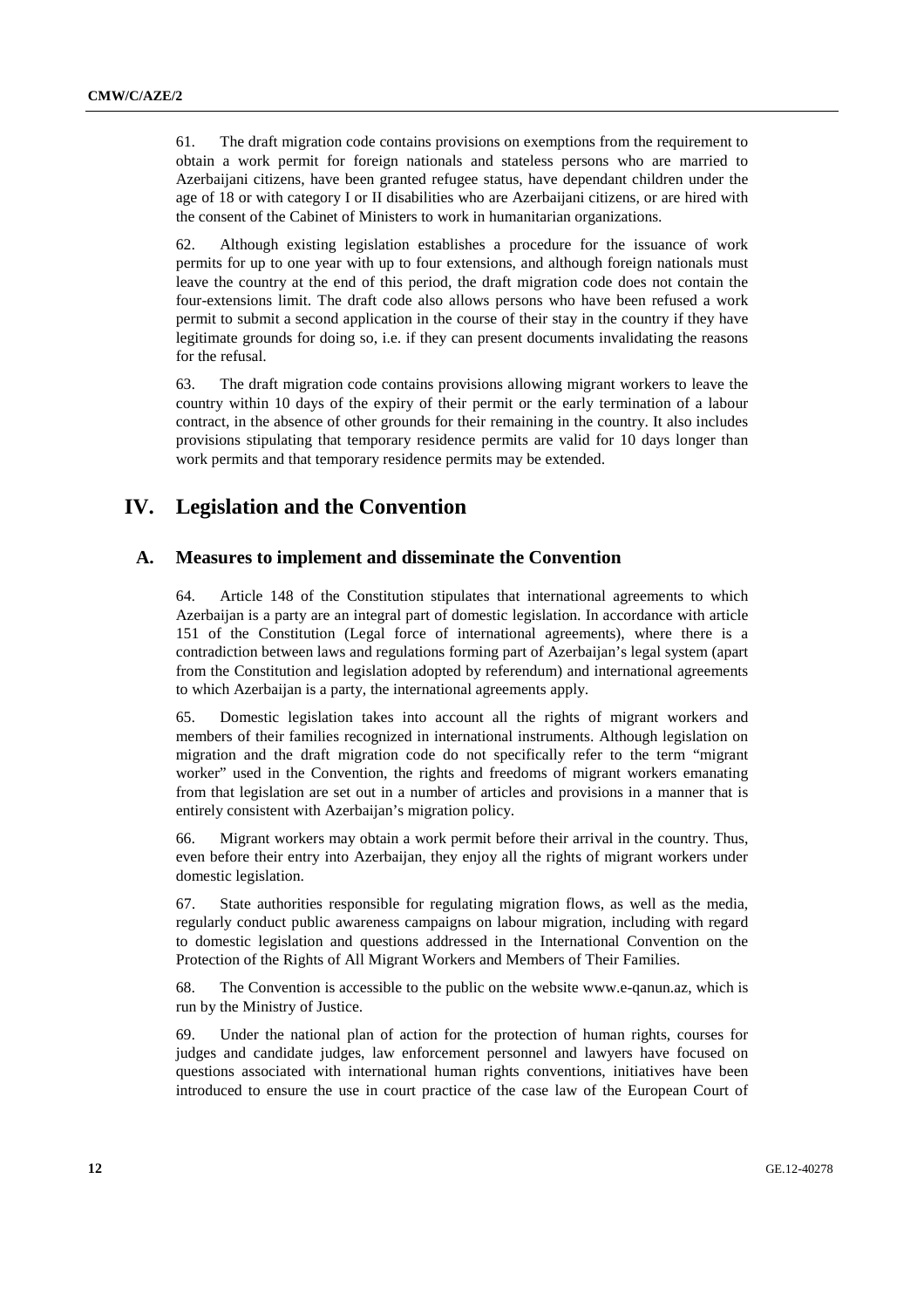Human Rights, and research and studies have been conducted on the application by Azerbaijani courts of the provisions of international human rights instruments.

70. In accordance with Opinion No. 4 (2003) on appropriate initial and in-service training for judges at national and European levels of the Consultative Council of European Judges, a department was established in May 2007 within the Judicial and Legal Council for the training of judges, including candidates for judgeships, and State prosecutors.

71. In recent years, the Judicial and Legal Council together with the Organization for Security and Cooperation in Europe (OSCE), the United Nations Children's Fund (UNICEF), the American Association of Jurists and other international organizations have regularly held numerous seminars for judges and State prosecutors on various legal issues. The programmes of these courses include questions relating to the protection of labour rights and the prevention of any form of discrimination.

72. A presidential decree of 17 August 2006 established the Judicial Academy in order to raise the professional level of persons who have earned a law degree under the auspices of the legal training centre of the Ministry of Justice. The curriculum of the Judicial Academy covers various subjects relating to the study of international instruments on human rights and fundamental freedoms, including the right to work.

73. Education on human rights and freedoms is a main focus. The Judicial Academy places emphasis on the study of domestic legislation and international instruments in the area of human rights, including the protection of the rights of migrant workers and members of their families, in its compulsory courses for persons seeking employment with the judicial or procuratorial authorities and for aspiring lawyers, as well as in its long-term basic training courses for candidates for judgeships and in-service training for judges.

74. In 2010, the State Migration Service, together with the Office of the United Nations High Commissioner for Refugees and in cooperation with representatives of the International Organization for Migration, held courses and seminars on the status of refugees and asylum-seekers for executive, judicial and law enforcement authorities in the southern and western regions of Azerbaijan.

### **B. The role of non-governmental organizations**

75. The Cabinet of Ministers concluded a general collective agreement with the confederation of trade unions in 1992 and with the national confederation of organizations of entrepreneurs (employers) in 2001. The latest agreement, which covers 2010–2011, provides that the necessary measures are to be taken to obtain full and comprehensive information on migrant workers, improvements in labour, employment and migration legislation and international experience in the protection of the rights of migrant workers.

76. The national plan of action for the protection of human rights calls for the involvement of NGOs active in the area in the preparation of the reports which Azerbaijan submits to the specialized committees of the United Nations.

#### **C. Employment of migrant workers in Azerbaijan**

77. The Constitution provides that foreign nationals and stateless persons have the right freely to enter, live and work in Azerbaijan.

78. In accordance with the Labour Migration Act, every able-bodied foreign national and stateless person who has reached the age of 18 has the right to work in Azerbaijan. Pursuant to article 13 of the Labour Code, foreign nationals and stateless persons present in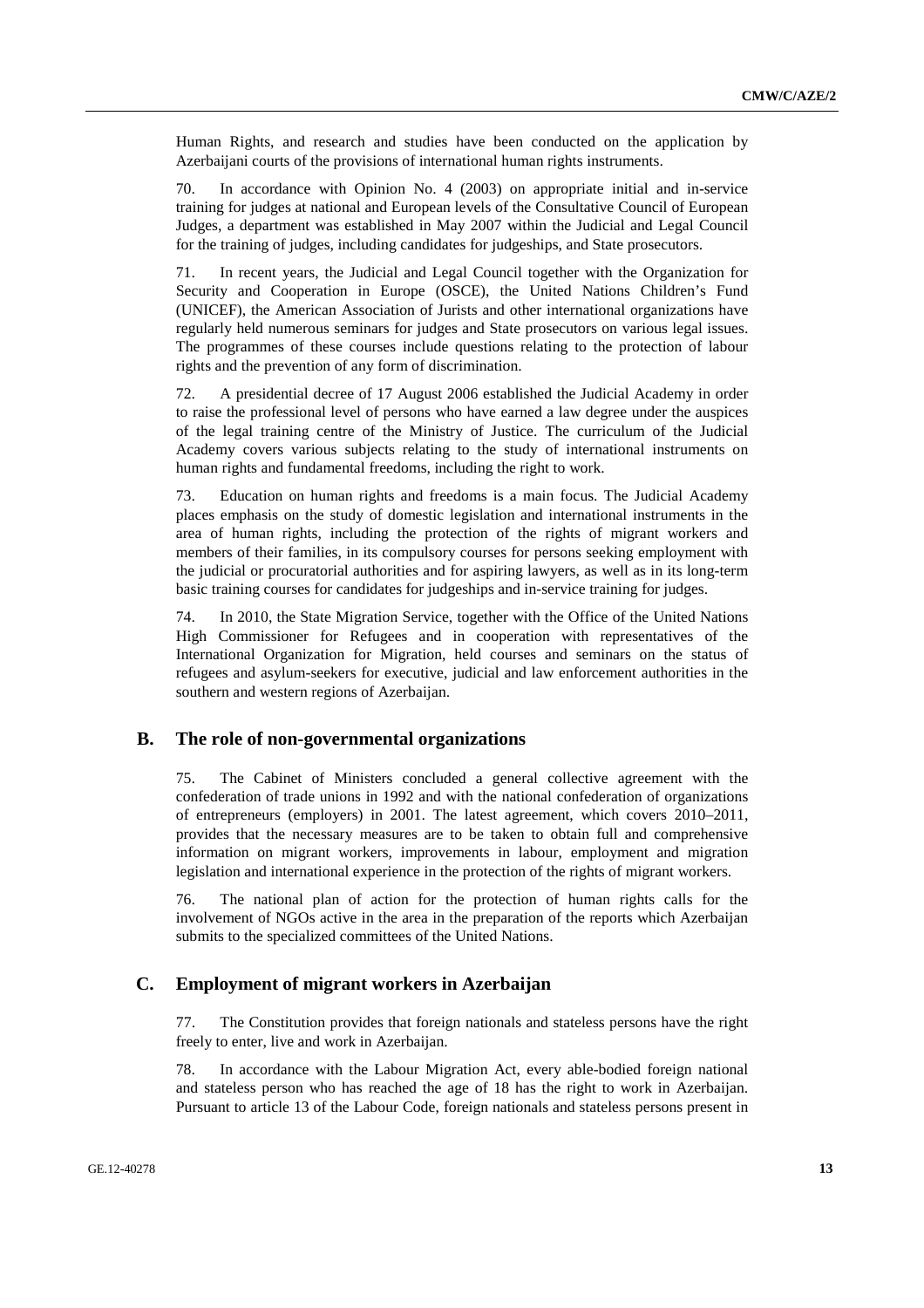Azerbaijan are entitled to all labour rights on an equal footing with Azerbaijani citizens. Restrictions on the labour rights of foreign nationals and stateless persons set out in the Code and other law and regulations are prohibited, except in cases provided for by law. Foreign nationals and stateless persons may not be accorded preferential treatment over citizens of the Republic of Azerbaijan in labour-related matters.

79. Legal entities and individuals, as well as branches and representative offices of foreign legal entities, may hire foreign nationals to work in Azerbaijan.

80. Foreign nationals may work in Azerbaijan after receiving a work permit.

81. A work permit is issued for one year and may be renewed four times, each time for an additional year. A request for such a permit must be submitted by the employer.

82. Upon receipt of the permit, the employer must conclude an employment contract with the migrant in conformity with the Labour Code.

83. The employer may request the issuance of a permit even before the arrival of the foreign national. In such cases, the Labour Migration Act stipulates that, prior to entering the country, the migrant worker must be provided with a copy of the employment contract to be signed with the employer.

84. Foreign nationals present in the country for other reasons may also apply for a permit; no restrictions or other requirements are envisaged in that regard.

85. Certain categories of migrants do not require a work permit.

86. Pursuant to a provision of the Labour Migration Act, the following categories of persons do not require such a permit:

- Persons residing permanently in the country
- Persons engaged in business activities
- High-level personnel of organizations established on the basis of international agreements
- Persons working in diplomatic missions and consular offices
- Persons working for international organizations
- Persons on mission for no more than three months
- Persons engaged in religious activities in State-registered religious organizations and associations
- Accredited media staff members
- Sailors
- Athletes and persons active in the arts
- Higher-education teaching staff invited to hold lectures at universities, lecturers and specialists conducting scientific research

87. A work permit issued to a migrant worker in Azerbaijan may not be revoked except in cases in which the migrant worker has committed a criminal offence, has submitted fictitious documents or provided false information in order to obtain the permit, or at the end of the employment activity.

88. A permit is not required for foreign nationals hired as chief executives or deputy chief executives of foreign legal entities or branches or representative offices of legal entities, or for foreign nationals engaged in business activities.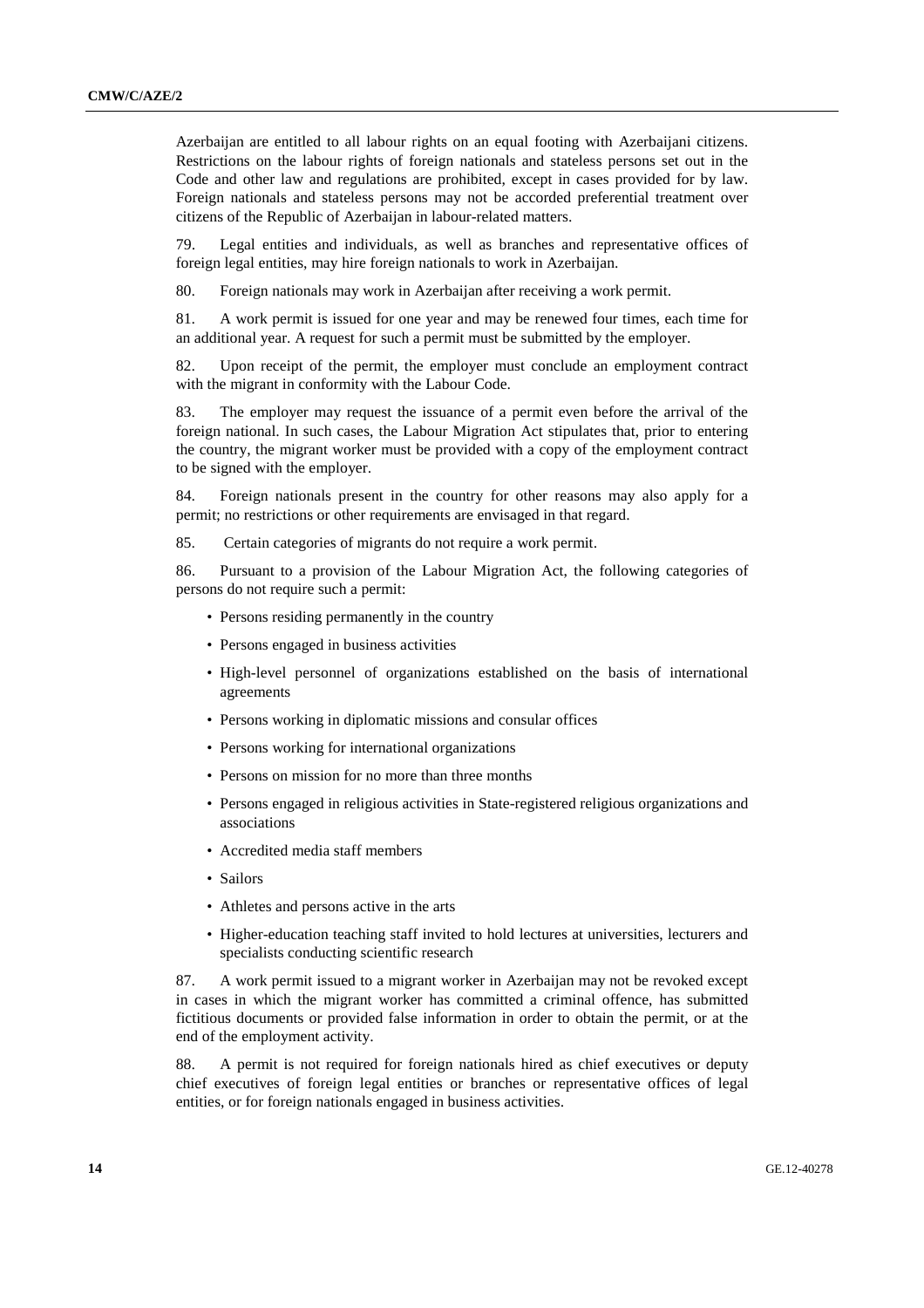89. In accordance with article 20 of the Labour Migration Act, migration by frontier workers is governed by bilateral and multilateral international agreements to which Azerbaijan is a party. Azerbaijan has not signed any agreement in this area.

### **V. Rights of migrant workers**

#### **A. Fundamental rights and freedoms**

90. In accordance with article 25, paragraph 3, of the Constitution, the State guarantees equality of rights and freedoms for all, irrespective of race, ethnic background, religion, language, sex, origin, material or official status, beliefs or membership of political parties, trade unions or other voluntary associations. The restriction of human and civil rights and freedoms on grounds of race, ethnic background, religion, language, sex, origin, beliefs or political or social affiliation is prohibited.

91. Under the Constitution and domestic legislation, every person in Azerbaijan is guaranteed freedom and security. The unjustified detention or arrest of any person or confiscation of his or her property is prohibited. These guarantees also apply to migrant workers and members of their families.

92. Pursuant to article 4 of the Legal Status of Foreign Nationals and Stateless Persons Act, foreign nationals and stateless persons enjoy the same rights and freedoms and have the same obligations as Azerbaijani citizens, irrespective of social or material status, racial or ethnic origin, sex, language or attitude to religion.

93. Article 11 of the Act stipulates that with respect to labour relations foreign nationals and stateless persons enjoy the same rights and have the same obligations as citizens of Azerbaijan unless domestic law or international treaties to which Azerbaijan is a party provide otherwise.

94. Domestic legislation does not contain any provision permitting confiscation of the identity documents of foreigners or restriction of their movement within the country.

### **B. Work and social protection**

95. Pursuant to article 13 of the Labour Code, unless domestic law or international agreements to which Azerbaijan is a party provide otherwise, foreign nationals and stateless persons present in Azerbaijan enjoy all the same labour rights as citizens of Azerbaijan and have obligations in keeping with those rights. Article 16 of the Labour Code prohibits any discrimination in labour relations among workers on grounds of citizenship, sex, race, faith, ethnic origin, language, place of residence, material status, social origin, age, family status, beliefs, political views, membership of trade unions or other voluntary associations, official position or any other criteria unrelated to their professional qualities, occupational skills or job performance. It also prohibits the direct or indirect conferring of advantages or privileges and the restriction of rights on those grounds. Employment contracts concluded between legal entities or individuals and a migrant worker may provide for other conditions which improve the migrant worker's social protection.

96. In accordance with the procedure established by law, migrant workers have the right to abrogate a labour contract at any time in accordance with the prescribed procedure and leave the country. Migrant workers are not forbidden to leave for their country of origin or any other country.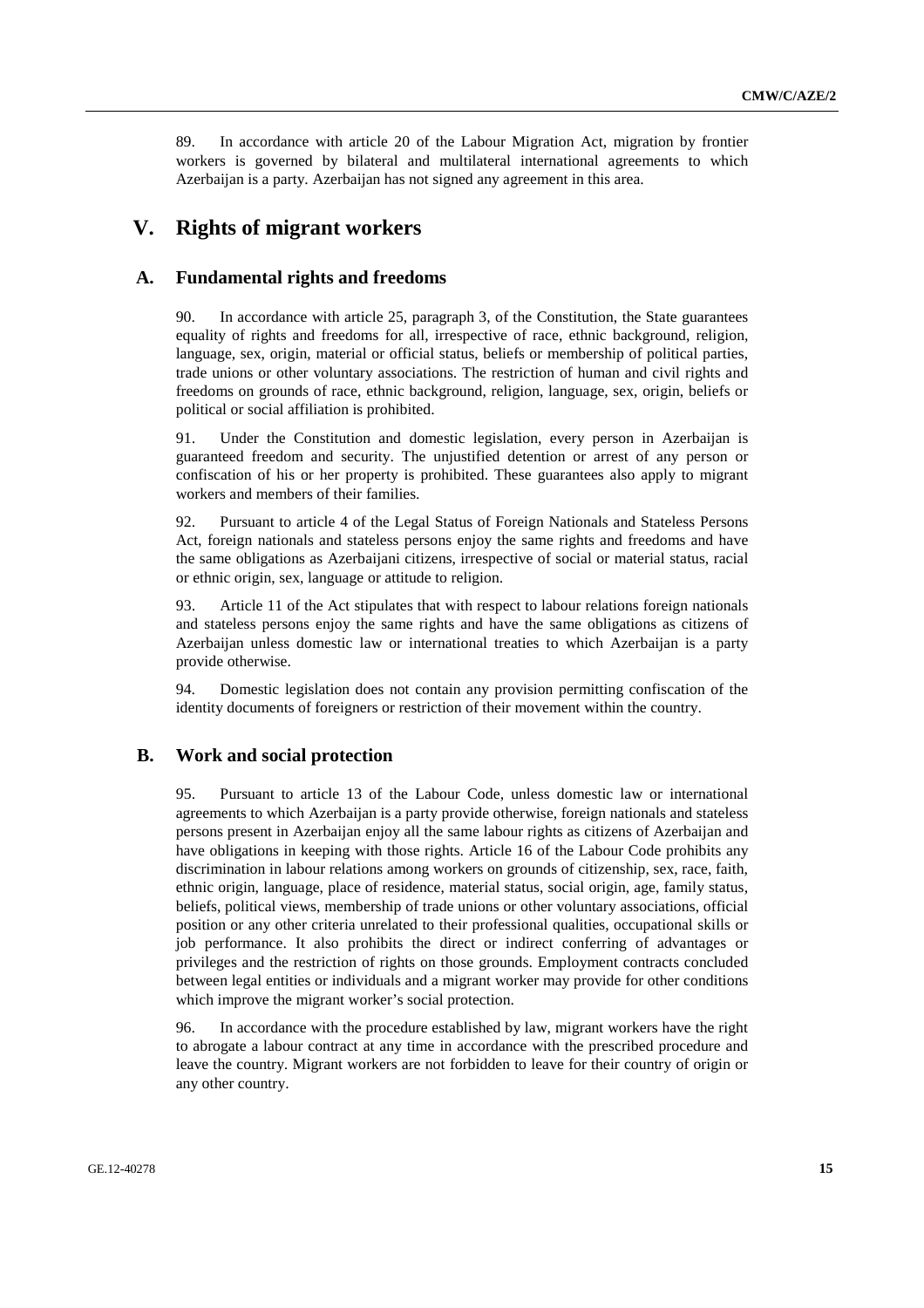97. Article 8 of the Labour Migration Law and the draft migration code provide for the payment of expenses by the legal entity or individual (employer) if a migrant worker and members of his or her family return to their country of origin in the event of early termination of the employment contract for reasons beyond the migrant worker's control. Migrant workers have the same rights as citizens of Azerbaijan with regard to working conditions, remuneration, working hours and rest periods, as well as social security. Labour relations of migrant workers are governed by the Labour Code, article 13 of which regulates questions associated with the employment of Azerbaijani citizens in other countries and foreign nationals and stateless persons in Azerbaijan. Migrant workers are entitled to compensation for occupational injury on an equal basis with Azerbaijani citizens and have the same rights in this regard.

98. Pursuant to articles 292 and 294 of the Labour Code, migrant workers have the right of access to the courts on the same grounds and conditions as Azerbaijani citizens. By law, migrant workers are entitled to a pension for the period worked in Azerbaijan. This question is regulated by bilateral inter-State agreements. Foreign seasonal workers, foreign itinerant workers and foreign specified-employment workers are recognized as migrant workers and enjoy all corresponding rights and privileges. The fact that Azerbaijani legislation on labour migration is in keeping with the provisions of the International Convention on the Protection of the Rights of All Migrant Workers and Members of Their Families ensures that all the obligations arising from the Convention are fully complied with.

#### **C. Taxes and remittances**

99. Pursuant to article 19 of the Labour Migration Act, migrant workers legally employed in Azerbaijan pay taxes in accordance with the law.

100. It is prohibited to subject migrant workers to double or additional taxation. National legislation does not place restrictions on the transfer of money earned by migrant workers to their countries of origin. No customs duties are levied for the import or export of tools used by migrant workers in their work or for articles purchased with their earnings.

### **D. Health care**

101. The Public Health Act provides that stateless persons permanently resident in Azerbaijan have the same rights as Azerbaijani citizens in the area of health care. Foreign nationals are entitled to health-care protection in accordance with the procedure established under international agreements to which Azerbaijan is a party.

102. Pursuant to article 10 of the Public Health Act, health-care services in State medical institutions are free. Under the provisions of the Act, migrant workers are entitled to the same health-care protection as Azerbaijani citizens in accordance with the procedure established under international agreements to which Azerbaijan is a party.

103. By law, migrants are entitled to emergency and specialized medical assistance without any restrictions or discriminatory distinctions. The Ministry of Health cooperates in this area with other State bodies, NGOs and international organizations. Reference is made in particular to the cooperation with the Office of the United Nations High Commissioner for Refugees in providing assistance and medical care to Chechen, Pakistani and Afghan refugees.

104. An electronic database for health-care records is being set up at the centre of information technology of the Ministry of Health in order to keep a register of the health of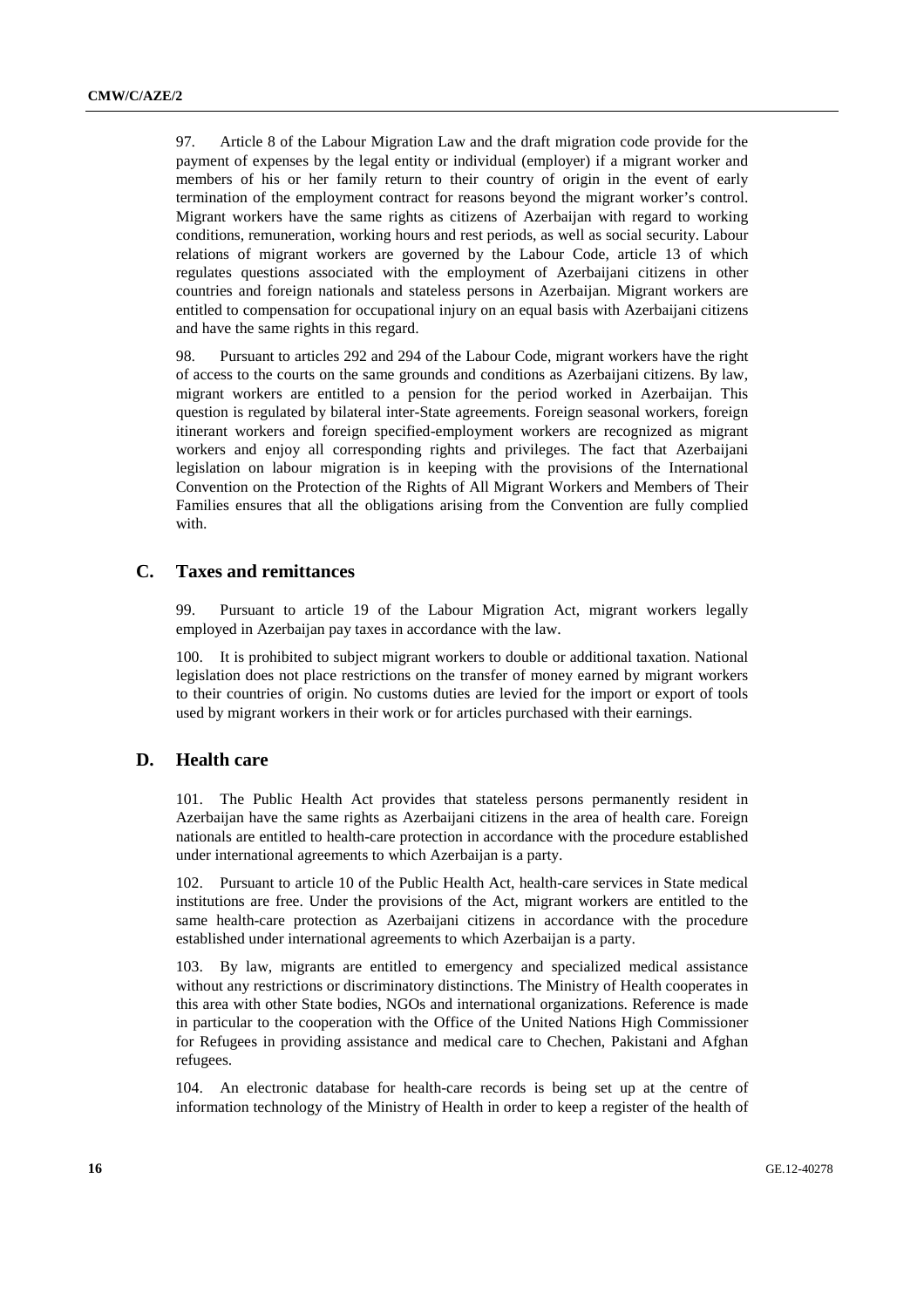the population, including foreign nationals legally resident in the country. Under the "Electronic Azerbaijan" programme, a system for the management of computerized records of health files and medical examinations began operating pursuant to Cabinet Minister Decision No. 143 of 12 June 2006 on the approval of regulations on the use of such a mechanism.

105. The system being set up by the centre of information technology of the Ministry of Health is a process for digitalizing records of treatment provided at State medical centres.

106. At the initiative of the Social Policy Committee of the Milli Meclis (Parliament), a bill on access to primary health care as well as amendments and additions to the Public Health Act are currently under discussion with a view to improving the provision of medical treatment for migrants.

#### **E. Family**

107. Article 10 of the Labour Migration Act prohibits restrictions on the reunification of migrant workers with their families. Here again, this is consistent with the relevant provision of the International Convention on the Protection of the Rights of All Migrant Workers and Members of Their Families.

108. Article 10 also provides that employed migrant workers and members of their families are entitled to the same social protection as that prescribed by law for Azerbaijani citizens.

109. Under the draft migration code, members of the family (by law, the spouse, children under the age of 18 and dependant parents) of persons who have authorization for temporary residence in Azerbaijan on the basis of a work permit are also issued a residence permit and are registered at their place of residence on that basis.

#### **F. Education**

110. Article 42 of the Constitution stipulates that every citizen has the right to education, including free compulsory general secondary education. Article 19 of the Legal Status of Foreign Nationals and Stateless Persons Act specifies that foreign nationals and stateless persons permanently resident in Azerbaijan are entitled to education under the same conditions as Azerbaijani citizens. Article 44 of the Education Act provides that education and further training of foreign nationals must take place in conformity with international agreements which Azerbaijan has ratified.

111. By law, the children of migrants, including migrant workers, are entitled to free secondary education. Classes are conducted in Azeri, Russian, English, French and other languages.

112. According to information from the database of the Ministry of Education, approximately 940 children of migrants are currently enrolled in free State generaleducation schools or in fee-based private schools.

#### **G. Access to information**

113. Under the Information Act, access to information in Azerbaijan is free. Everyone has the right to contact the owner of information directly or through an intermediary and to choose the type of information and the form in which it is obtained.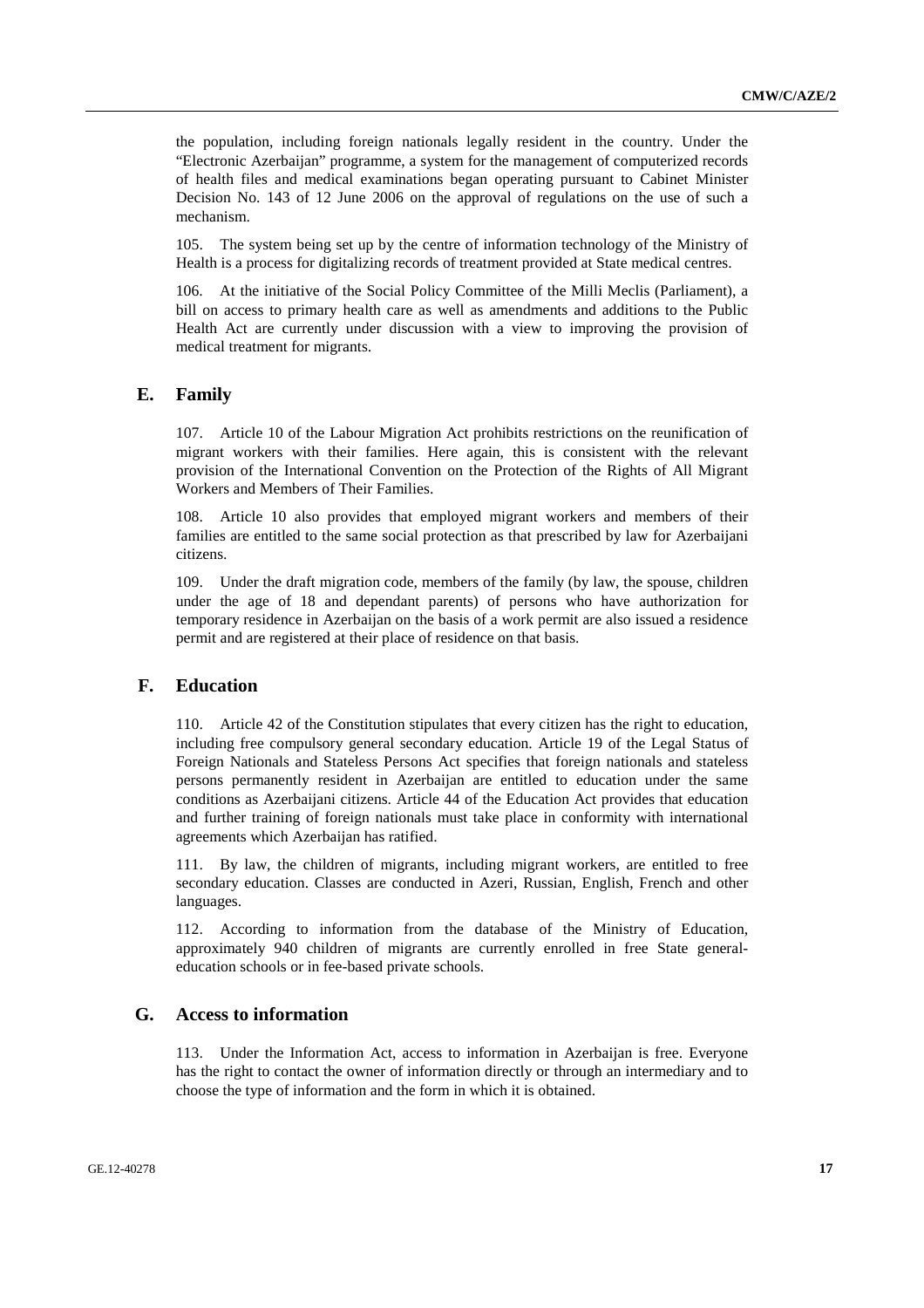114. A number of initiatives have been taken (press conferences, round tables, educational measures on legal matters) to inform and educate foreign nationals and stateless persons about Azerbaijan's migration legislation and accelerate their integration in society. Foreign nationals and stateless persons wishing to obtain detailed information on migration questions have access to the Migration Information Centre of the State Migration Service (telephone number: 919) in three languages (Azeri, Russian and English).

115. The official Internet page of the Migration Service also operates in those three languages. By applying to the "question and answer" service or by writing to the e-mail address, foreign nationals can obtain answers to their questions. In addition, the newspaper *Migration*, which began publication in 2010, has been available in the three languages since 2011 in order to inform Azerbaijani citizens, foreign nationals and stateless persons about developments in the area of migration in the country and around the world.

116. Migrant workers and members of their families can also receive information on conditions for their residence in Azerbaijan and on their legal rights and obligations by visiting the official information sources of the Ministry of Foreign Affairs (www.mfa.gov.az), the Ministry of Internal Affairs (www.mia.gov.az) and the State Migration Service (www.migration.gov.az). These Internet resources provide information on entrance and residence procedures for foreign nationals and on their rights and obligations in Azerbaijan, rules governing employment activities, fees, and procedures for challenging a refusal to grant the right to work and for obtaining the restoration of violated rights. They post all national legislation as well as international agreements to which Azerbaijan is a party and which might be of interest to migrant workers for any reason. Migrant workers and members of their families can also receive information on conditions for residence and employment and on the requirements which they must meet in the State of residence, as well as on the authorities to whom they must apply for any modification of these conditions, by contacting the consular services of the diplomatic mission of Azerbaijan or by applying directly to the Azerbaijani authorities. In conformity with article 33 of the Convention, such information is provided upon request, free of charge.

117. The Ministry of Justice has set up and supports the website www.е-qanun.az, which is the electronic information database on national legislation, to promote public awareness of the law and ensure free and unhampered access to laws and regulations. The functional possibilities of the website have been expanded in the framework of the State programme for the development of the Azerbaijani judicial system, 2009–2013. According to data for 2010, the website contained some 21,000 laws and regulations, including the International Convention on the Protection of the Rights of All Migrant Workers and Members of Their Families.

#### **H. Participation in cultural life**

118. Article 40, paragraph 1, of the Constitution states that everyone has the right to participate in cultural life and to have access to cultural institutions and cultural property. Article 40, paragraph 2, stipulates that everyone must respect and care for the historical, cultural and spiritual heritage and must protect historical and cultural monuments. Pursuant to article 6, paragraph 3, of the Culture Act, foreign nationals and stateless persons have the same rights as Azerbaijani citizens in this area. In accordance with article 10 of the Act, everyone must comply with the law in the area of culture, respect the national spiritual tradition as well as the culture, language, customs and traditions of the Azerbaijani people, including all ethnic groups living in Azerbaijan, foster appreciation of the arts and the cultural development of children and young people, and fulfil other legal obligations. No individual or organization may monopolize cultural activity entirely or any aspect thereof or prevent the free cultural activities of citizens. Article 48, paragraph 2, of the Culture Act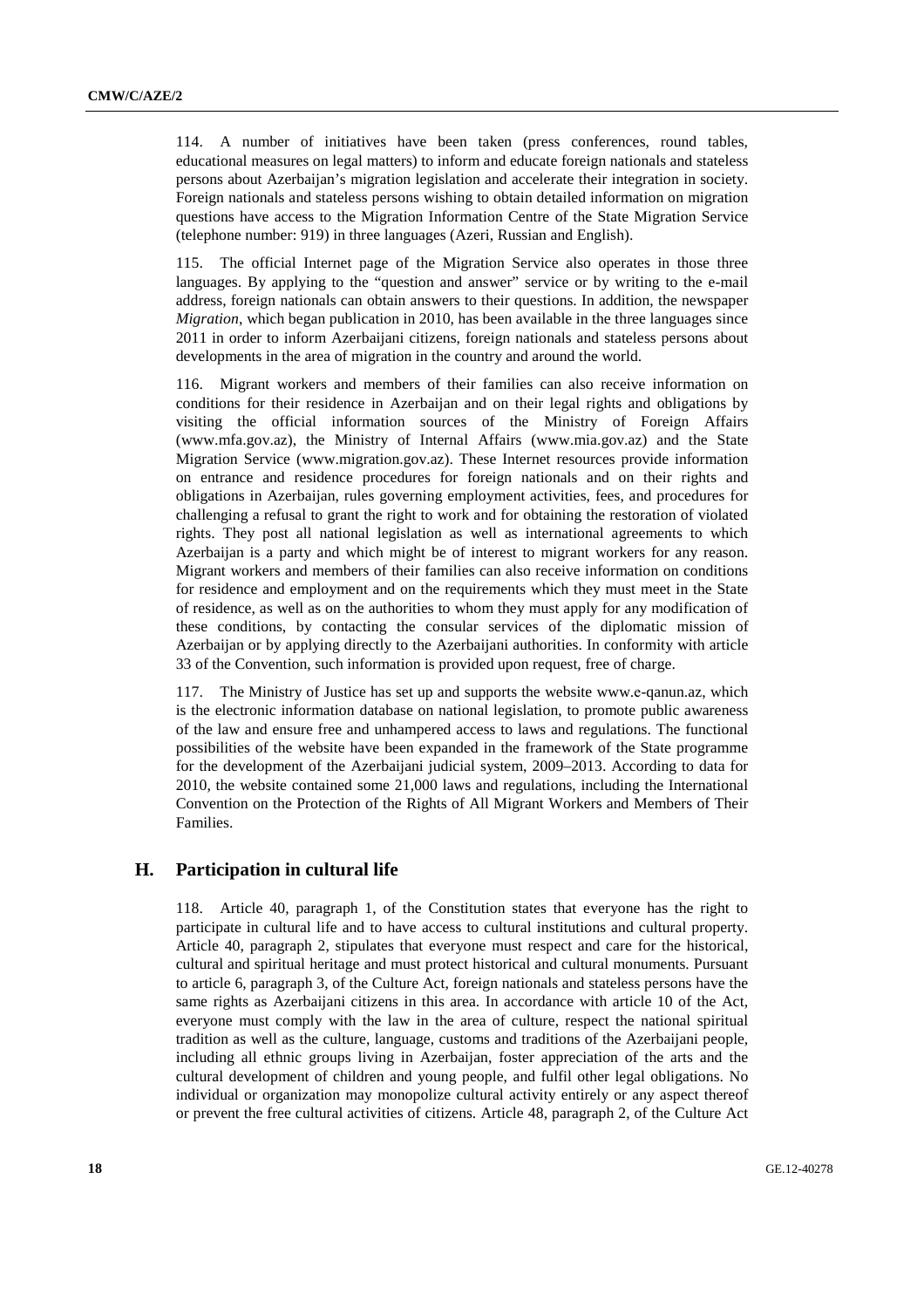specifies that branches and representative offices of international cultural funds and organizations may be established in Azerbaijan in accordance with the law. Every cultural institution has the right to accede to the relevant international organization and to invite foreign members to join its ranks.

#### **I. Protection of rights and the courts**

119. In accordance with article 15 of the Labour Code, the State Labour Inspectorate of the Ministry of Labour and Social Protection established pursuant to Presidential Decree No. 455 of 27 January 1997 is responsible for monitoring compliance with labour legislation. Under Presidential Decree No. 386 of 16 February 2011, the State Labour Inspectorate was renamed the State Labour Inspectorate Service.

120. Article 292 of the Labour Code provides that an employee has the right to take legal action for the restoration of violated rights. Under paragraph 1 of that article, if an employee ascertains that his rights and legal interests have been violated in connection with questions enumerated in article 288 of the Labour Code, he may demand restoration of his violated rights by applying to the authorities responsible for ruling on individual labour disputes under the procedure set out in the Code. Paragraph 2 states that, to obtain restoration of his rights, the employee may file a lawsuit in court or apply to the relevant body responsible for pretrial settlements of labour disputes envisaged in article 294 of the Labour Code and also may personally go on strike in accordance with the procedure defined in article 295. Paragraph 3 stipulates that, to obtain restoration of the violated rights, the employee may also apply to the body responsible for the settlement of labour disputes through his authorized representative. Under the procedure established by law, the employee must empower the authorized representative to defend his rights.

121. In addition, article 294, paragraph 1, of the Labour Code requires that all individual labour disputes must be considered directly by the courts, except for cases set out in paragraph 2 of the article. Paragraph 2 provides that, in cases specified in collective agreements, the establishment of a body may be contemplated for a pretrial examination of individual labour disputes within the trade union organization of an enterprise. Collective agreements regulate the procedure for the establishment and functioning of such a body. Paragraph 3 states that, unlike the procedure established under the Labour Code for the settlement of individual labour disputes, a collective agreement may include a procedure that does not violate the principle of the equality of the parties or their labour, social or economic rights as set out in the Code. In accordance with paragraph 4, an employee or employer who is not satisfied with the decision of the body responsible for a pretrial settlement of labour disputes may appeal to the courts; the period during which legal action may be taken starts from the day on which the body responsible for the pretrial examination of labour disputes issues its ruling.

122. Migrant workers whose rights have been violated may bring the matter to the attention of the courts or the law enforcement authorities. Complaints by migrant workers on any questions are filed in the framework of the procedures established for Azerbaijani citizens.

123. Pursuant to article 10 of the Courts and Judges Act, the right to judicial protection is ensured at every stage of proceedings.

124. Article 1, paragraph 2, of the Decisions and Actions (Omissions) that Violate the Rights and Freedoms of Citizens (Court Appeals) Act of 11 June 1999 provides that foreign nationals and stateless persons may take legal action in accordance with the procedure established under this Act, unless inter-State agreements ratified by Azerbaijan provide otherwise.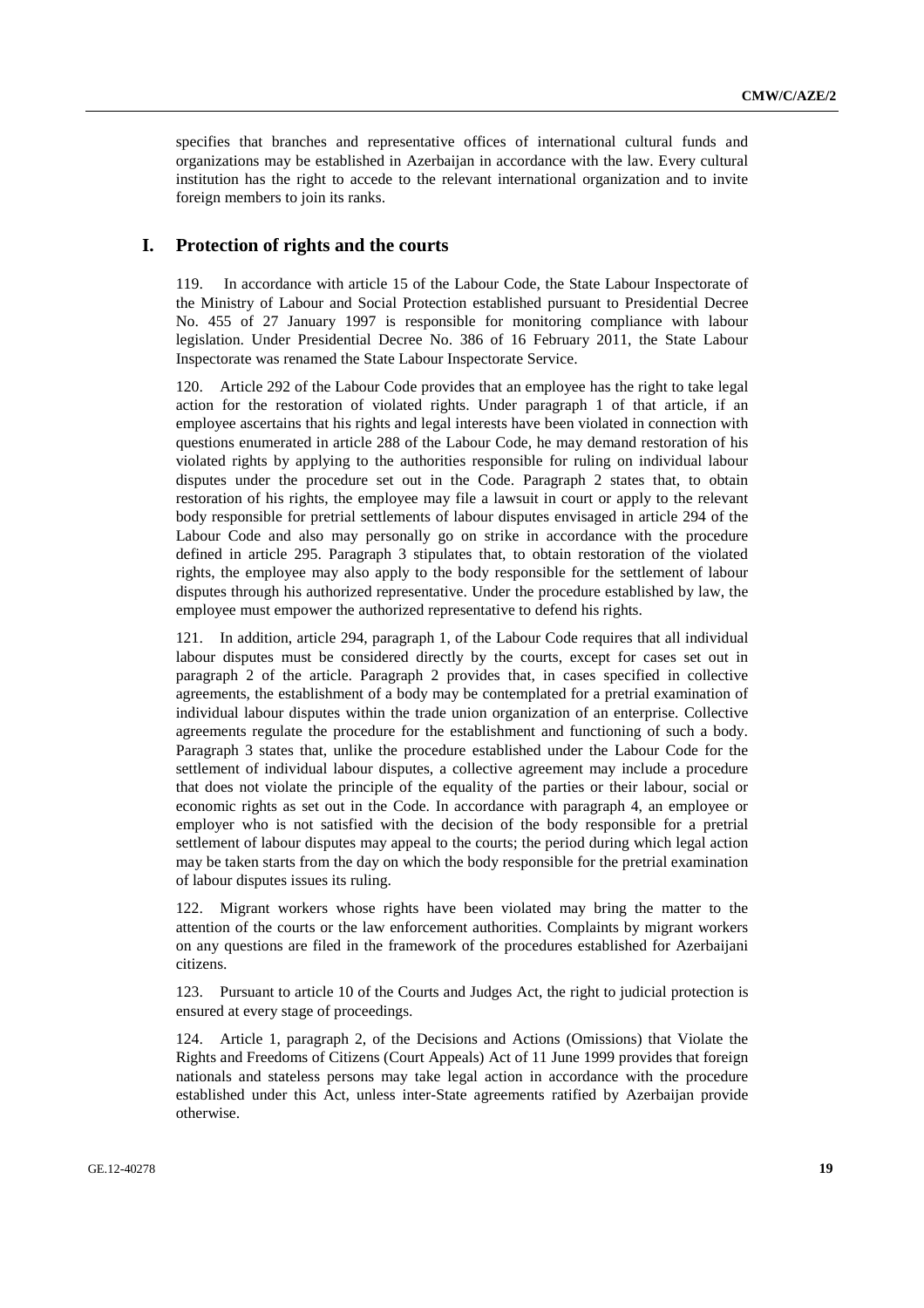125. To date, no cases have been recorded of complaints filed in connection with a violation of the labour rights of migrants.

### **VI. Residence permits**

#### **A. Types of residence permits**

- 126. There are three categories of residence permits for foreign nationals in Azerbaijan:
	- (a) Temporary stay;
	- (b) Temporary residence;
	- (c) Permanent residence.

### **B. Temporary stay**

127. Nationals of States with which it has been established that no visa is required may stay in the territory of Azerbaijan for up to 90 days. Nationals of States with which a visa requirement has been established are entitled to stay in the territory of Azerbaijan for the period specified in the visa. These persons are regarded as being temporarily present in Azerbaijan. Where necessary, the period of temporary stay of a foreign national or stateless person in Azerbaijan may be extended.

#### **C. Temporary residence**

128. Foreign nationals and stateless persons who wish to stay in Azerbaijan for more than 90 days must receive permission from the relevant executive authorities in accordance with the procedure established by law.

129. Temporary residence permits are issued to:

- Persons who are close relatives of Azerbaijani citizens
- Persons who have married Azerbaijani citizens
- Persons who have placed 50,000 manats in an Azerbaijani bank
- Persons who have received a permit to work in Azerbaijan in accordance with the procedure established by law
- Persons who are full-time students at an educational institution in Azerbaijan
- Highly qualified specialists in the fields of economics, industry, science, culture or other areas as well as top athletes
- Persons who have invested at least 500,000 manats in the economy of the country
- Other cases established by law

130. In the following cases, foreign nationals and stateless persons are not issued a temporary residence permit, or an earlier permit is revoked:

- If their temporary residence is prejudicial to State or public security
- If false documents or information were submitted in order to obtain the temporary residence permit
- If the person concerned does not have an identity document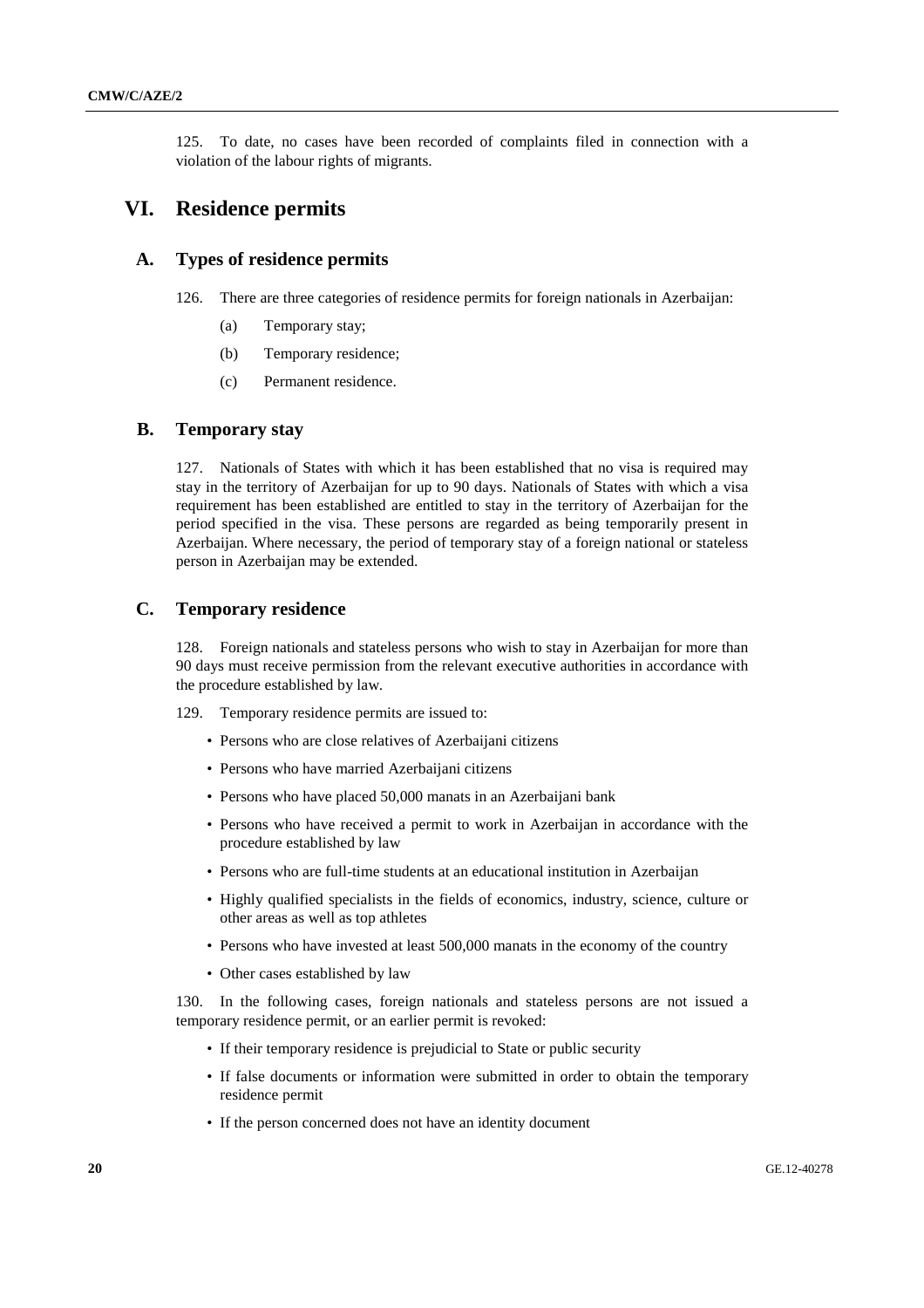- If the foreign national or stateless person is a carrier of a virus or illness that is on the list of particularly dangerous infectious diseases established by the relevant executive authorities
- If the foreign national or stateless person has been deported from Azerbaijan in the past
- If a marriage to an Azerbaijani citizen that served as the basis for obtaining a temporary residence permit is declared void
- If a person leaves the territory of Azerbaijan to take permanent residence in another State
- If the presence of a person residing in Azerbaijan is found to be undesirable
- Other cases established by law

131. A temporary residence permit is granted for a period of one year. It may be revoked by the executive authorities that issued it, and it may be extended for not more than four years.

#### **D. Permanent residence (immigrant status)**

132. Foreign nationals and stateless persons who have resided temporarily and legally in Azerbaijan for at least two years may be granted the right to permanent residence (immigrant status) in Azerbaijan in accordance with the procedure established under the Immigration Act.

133. Foreign nationals and stateless persons permanently resident in Azerbaijan must register at their place of residence in accordance with the procedure established by law.

134. By law, foreign nationals permanently resident in Azerbaijan have the same rights and obligations as Azerbaijani citizens, with the exception of participation in national elections, referendums, presidential and parliamentary elections and employment in the civil service. Such persons may vote in local elections.

135. Article 17 of the Legal Status of Foreign Nationals and Stateless Persons Act stipulates that foreign nationals and stateless persons permanently resident in Azerbaijan have the right to be assigned living quarters from the State, administrative or public housing stock on the basis of and in accordance with the procedure established for Azerbaijani citizens, unless legislation provides for other regulations.

#### **E. Refugees and displaced persons**

136. Following the war of aggression launched by Armenia against Azerbaijan and the occupation of 20 per cent of Azerbaijan's territory, 250,000 ethnic Azerbaijanis were driven out of Armenia by force and took refuge in Azerbaijan, and 800,000 Azerbaijani citizens living in Nagorny Karabakh and adjacent regions were forced to leave their homes. Some 50,000 Meskhetian Turks who fled Uzbekistan also found shelter in Azerbaijan.

137. Pursuant to article 3 of the International Convention on the Protection of the Rights of All Migrant Workers and Members of Their Families, the Convention does not apply to refugees or stateless persons, unless such application is provided for in national legislation or international instruments. National legislation on labour migration does not apply to refugees either.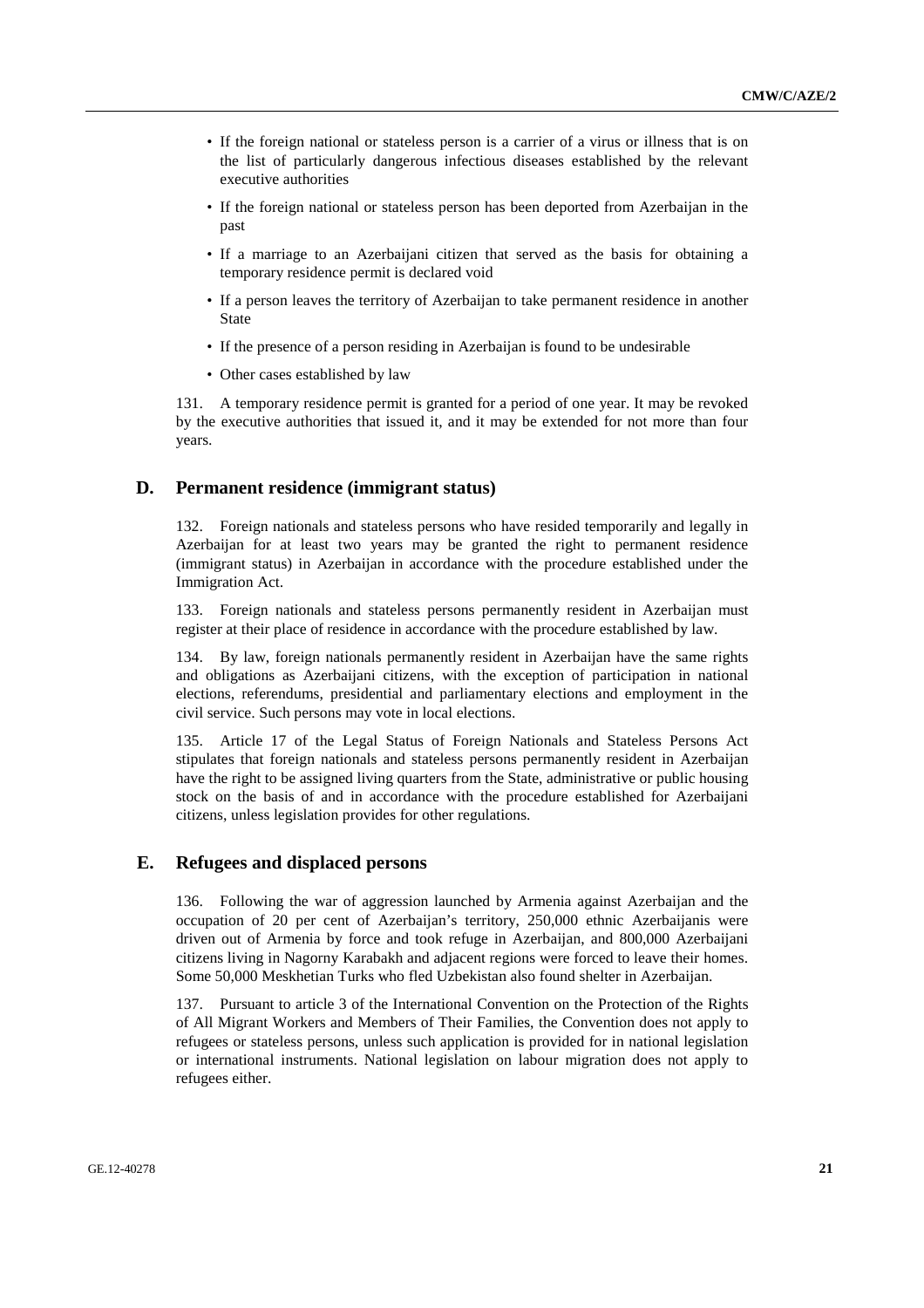138. In accordance with article 6 of the Status of Refugees and Displaced Persons Act, refugees enjoy the same basic rights and freedoms and have the same obligations as Azerbaijani citizens.

139. Azerbaijan acceded to the 1951 Convention relating to the Status of Refugees in 1992 and to its Protocol in 1967.

#### **F. Citizenship**

140. Pursuant to article 1 of the Citizenship Act and article 52 of the Constitution, any subject of the Azerbaijani State, having with that State political and legal ties and reciprocal rights and responsibilities, is a citizen of Azerbaijan. A person born in the territory of Azerbaijan or to citizens of Azerbaijan is a citizen of Azerbaijan. A person one of whose parents is a citizen of Azerbaijan is a citizen of Azerbaijan.

141. In accordance with article 5 of the Citizenship Act, citizens of Azerbaijan are:

 (a) Persons who were citizens of Azerbaijan upon the entry into force of this Act, provided they were registered at their place of residence in Azerbaijan prior to its entry into force;

 (b) Persons who prior to 1 January 1992 were not citizens of Azerbaijan or were citizens of another State but were registered at their place of residence in Azerbaijan;

 (c) Refugees who settled in Azerbaijan between 1 January 1988 and 1 January 1992;

(d) Persons who obtained Azerbaijani citizenship under this Act.

142. Refugees who have obtained citizenship in Azerbaijan on the basis of paragraph 3 of this article do not forfeit the right to return to the State which they have left. These persons qualify for the benefits to which displaced persons are legally entitled.

143. A child born in Azerbaijan to stateless persons is a citizen of Azerbaijan.

144. A child who is present in the territory of Azerbaijan and whose parents are both unknown is a citizen of Azerbaijan.

145. The legal provisions of Azerbaijan in this area are in full compliance with international requirements.

146. Article 14 of the Citizenship Act provides that foreign nationals and stateless persons, irrespective of origin, race or ethnic background, sex, education, attitude to religion, or political or other beliefs, who have resided legally in the territory of Azerbaijan for five years without interruption, have a legal source of income, have accepted the obligations under the Constitution and national legislation and have submitted a document certifying knowledge of the State language of Azerbaijan may take Azerbaijani citizenship, upon request, in accordance with this Act.

### **VII. Illegal migration and the fight against trafficking in persons**

147. Foreign nationals and stateless persons who enter the country in violation of the regulations, who have stayed in the country beyond the time period set by law or their visa, who are employed without the requisite work permit or who are living in the country in violation of the law are considered illegal migrants.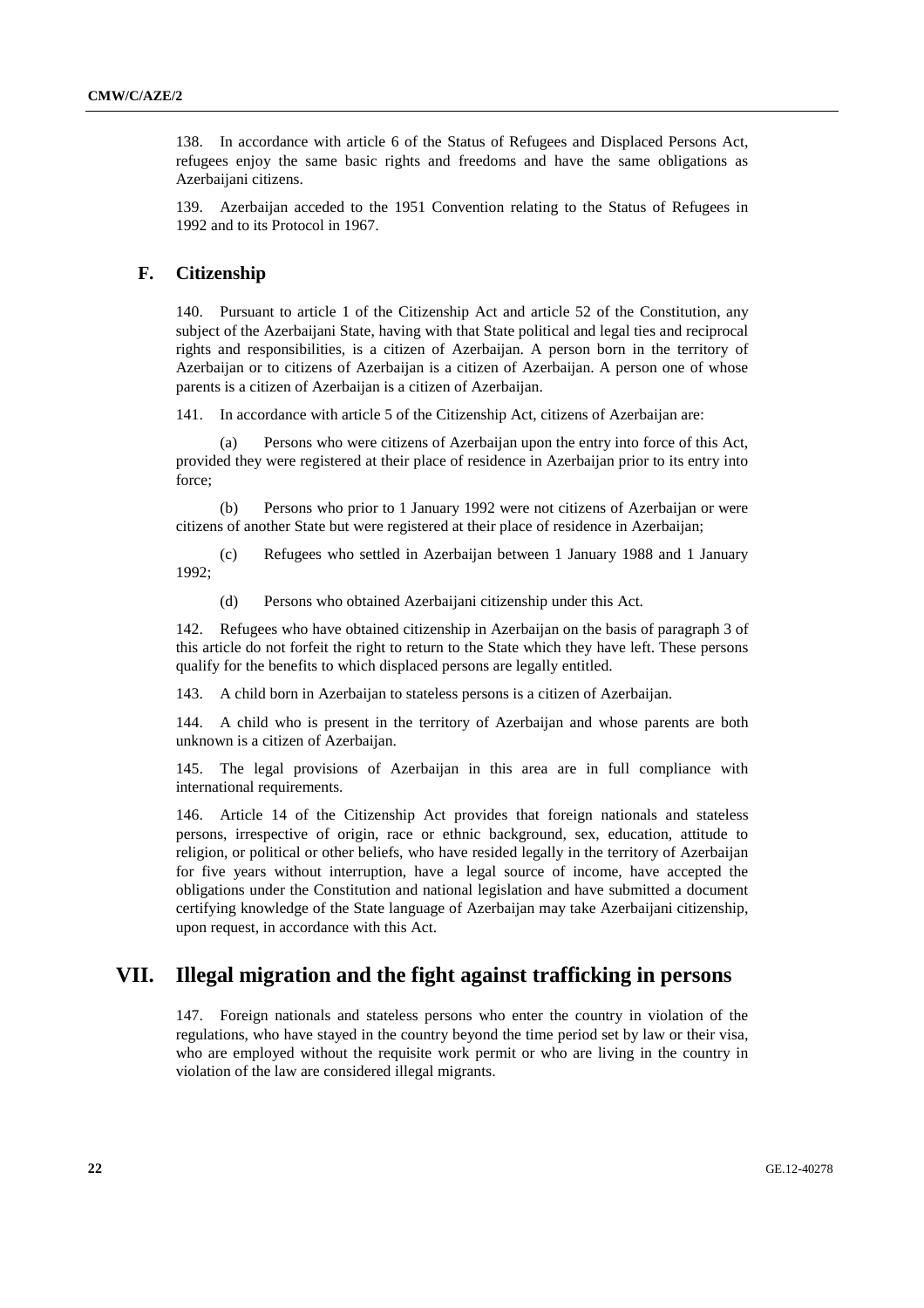148. Illegal migrants may incur administrative responsibility in accordance with and on the basis of the law, and they may also be deported from the country as an administrative or coercive measure.

149. Cabinet of Ministers Decision No. 130 of 1 July 2010 on the approval of rules for the deportation from Azerbaijan of foreign nationals and stateless persons who do not have immigrant status introduced provisions governing the procedure and time period for the deportation of such persons and the protection of their rights and freedoms in such instances. The Decision specified that a foreign national or stateless person who does not have immigrant status may be deported only in cases of serious violations of legislative provisions on the legal status of foreign nationals and stateless persons in Azerbaijan.

150. Article 52 of the Criminal Code stipulates that, after serving a sentence for the commission of a crime, a person may be forcibly deported from Azerbaijan.

151. Legislation restricts the possibility of deporting foreign nationals as a form of criminal punishment in the following cases:

- If the foreign national has permanently resided in Azerbaijan for five years
- If the foreign national is married to an Azerbaijani citizen
- If the foreign national was born in Azerbaijan
- If at least one of the foreign national's parents is an Azerbaijani citizen
- If the foreign national has refugee status
- If the foreign national has dependant children or family members with category I or II disabilities
- If there are substantial grounds for believing that the foreign national will be subjected to torture or humiliation in his or her country

152. Article 27, paragraph 7, of the Legal Status of Foreign Nationals and Stateless Persons Act provides that foreign nationals and stateless persons concerning whom a deportation decision has been taken may be voluntarily placed at the illegal migrant holding facilities of the relevant executive authorities pending implementation of the deportation decision.

153. As stipulated in article 22, paragraph 1, of the Convention (according to which migrant workers and members of their families may not be subject to measures of collective expulsion), each case of expulsion is examined individually, and the State authorities review the reasons that led to the violations of the legal provisions of Azerbaijan.

154. A decision to deport an immigrant from Azerbaijan does not apply to the members of the immigrant's family.

155. Under Azerbaijani legislation, migrant workers and members of their families may be deported only in pursuance of a decision taken by the competent authorities. The decision to deport a foreign national or displaced person who does not have immigrant status is taken by the Ministry of Internal Affairs, the State Migration Service or the courts.

156. A foreign national or stateless person who does not have immigrant status and concerning whom a deportation decision has been taken must be informed in a language that he or she understands. Such persons are also entitled to the services of an interpreter.

157. Pursuant to article 29 of the Legal Status of Foreign Nationals and Stateless Persons Act, appeals may be lodged with the courts against decisions to deport foreign nationals or stateless persons who do not have immigrant status. The lodging of an appeal does not have the effect of suspending execution. A foreign national or stateless person who does not have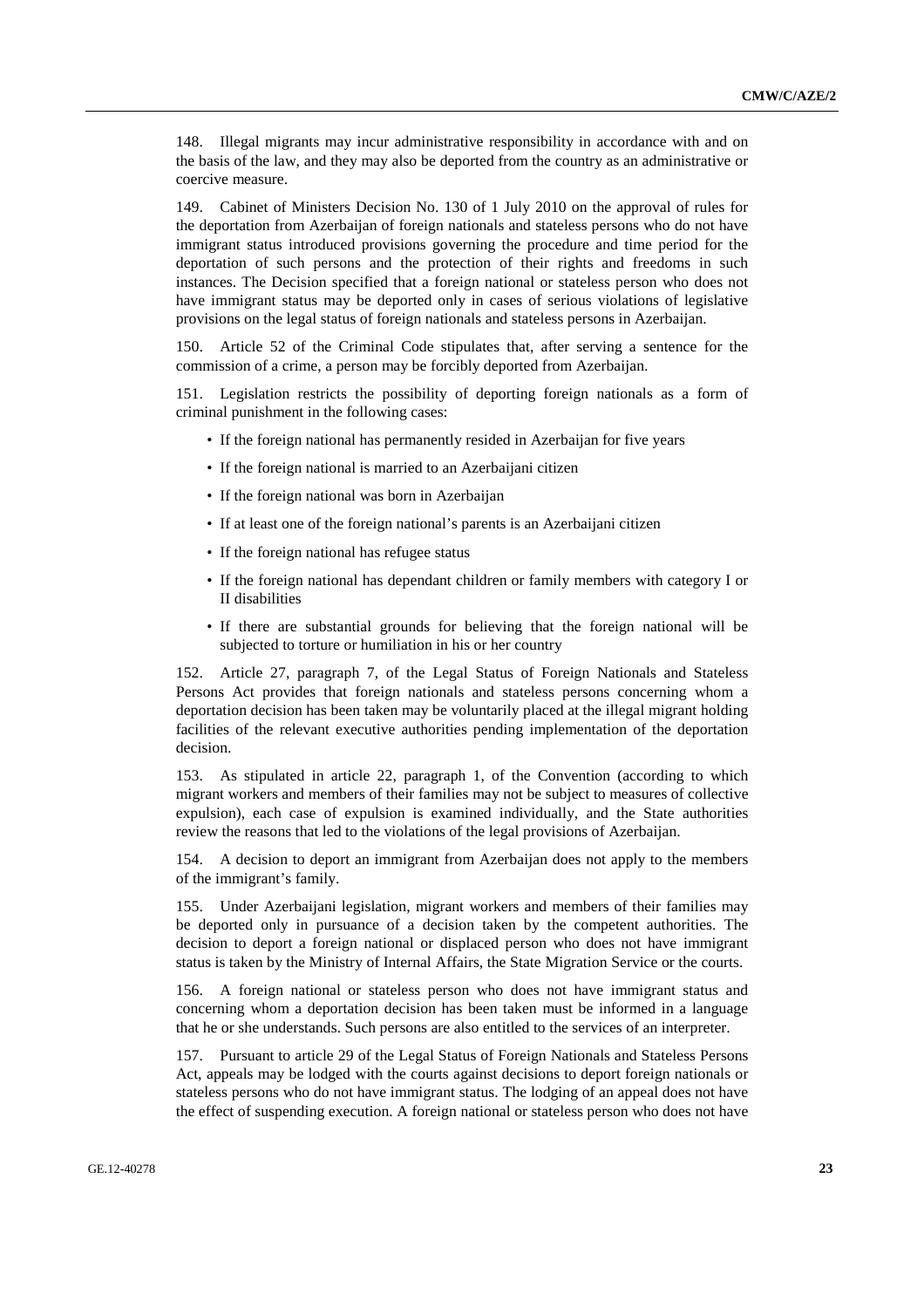immigrant status may file an appeal for a court review of the deportation decision of the State body and in such cases may request a suspension of the execution of the deportation decision.

158. Foreign nationals and stateless persons who do not have immigrant status must leave the territory of the country within the period specified in the deportation decision.

159. If a person concerning whom a deportation decision has been taken fails to leave the country voluntarily, the case is referred to the courts. The decision to withdraw immigrant status from foreign nationals or stateless persons or to forcibly deport them from Azerbaijan is taken by the court. Upon the decision of the court, such persons are forcibly deported by the authorities of the Ministry of Internal Affairs.

160. The Constitution provides that everyone is guaranteed the right to lodge a second appeal with the courts.

161. Foreign nationals and stateless persons who do not have immigrant status and with regard to whom a deportation decision has been taken are forcibly deported to the following countries:

(a) Foreign nationals: to the country of which they are citizens;

 (b) Stateless persons: to the country in which they were permanently resident, to the country from which they entered Azerbaijan or to any other country which has indicated a willingness to admit them and has made a request to that effect;

 (c) Persons with dual nationality: to the country in which they permanently resided or to the country to which, legally speaking, they have stronger ties.

162. Accredited diplomatic missions and consular offices in Azerbaijan are informed without delay of the deportation of a foreign national or stateless person who does not have immigrant status. In such cases, and in conformity with article 23 of the Convention, domestic legislation ensures that migrant workers and members of their families have the right to have recourse to the protection and assistance of the consular or diplomatic authorities of their State of origin or of a State representing the interests of that State.

163. In conformity with article 16 of the Convention, when a migrant worker or a member of his or her family is arrested or committed to prison or custody pending trial or is detained in any other manner, the consular or diplomatic authorities of his or her State of origin or of a State representing the interests of that State must be informed without delay through diplomatic channels (the Ministry of Foreign Affairs of Azerbaijan) of his or her arrest or detention and of the reasons therefor.

164. In recent years, there has been an increase in the number of cases in which foreign nationals and stateless persons concerning whom a deportation decision has been taken have deliberately given false information about their identity (when there are no documents certifying their nationality or identity). Consultations and meetings are regularly held on this question with the participation of State bodies active in regulating migration flows (the Ministry of Internal Affairs, the State Migration Service, the Ministry of Justice, the Ministry of Foreign Affairs and the Ministry of Labour and Social Protection). The main objective is to establish the exact identity and nationality of persons concerning whom a deportation decision has been taken and to ensure the protection of their rights and freedoms.

165. According to data received from the Office of the Procurator-General of Azerbaijan, in 2010 the Department for Combating Illegal Immigration of the Ministry of Internal Affairs considered the deportation cases of 2,888 foreign nationals (compared to 789 in 2009).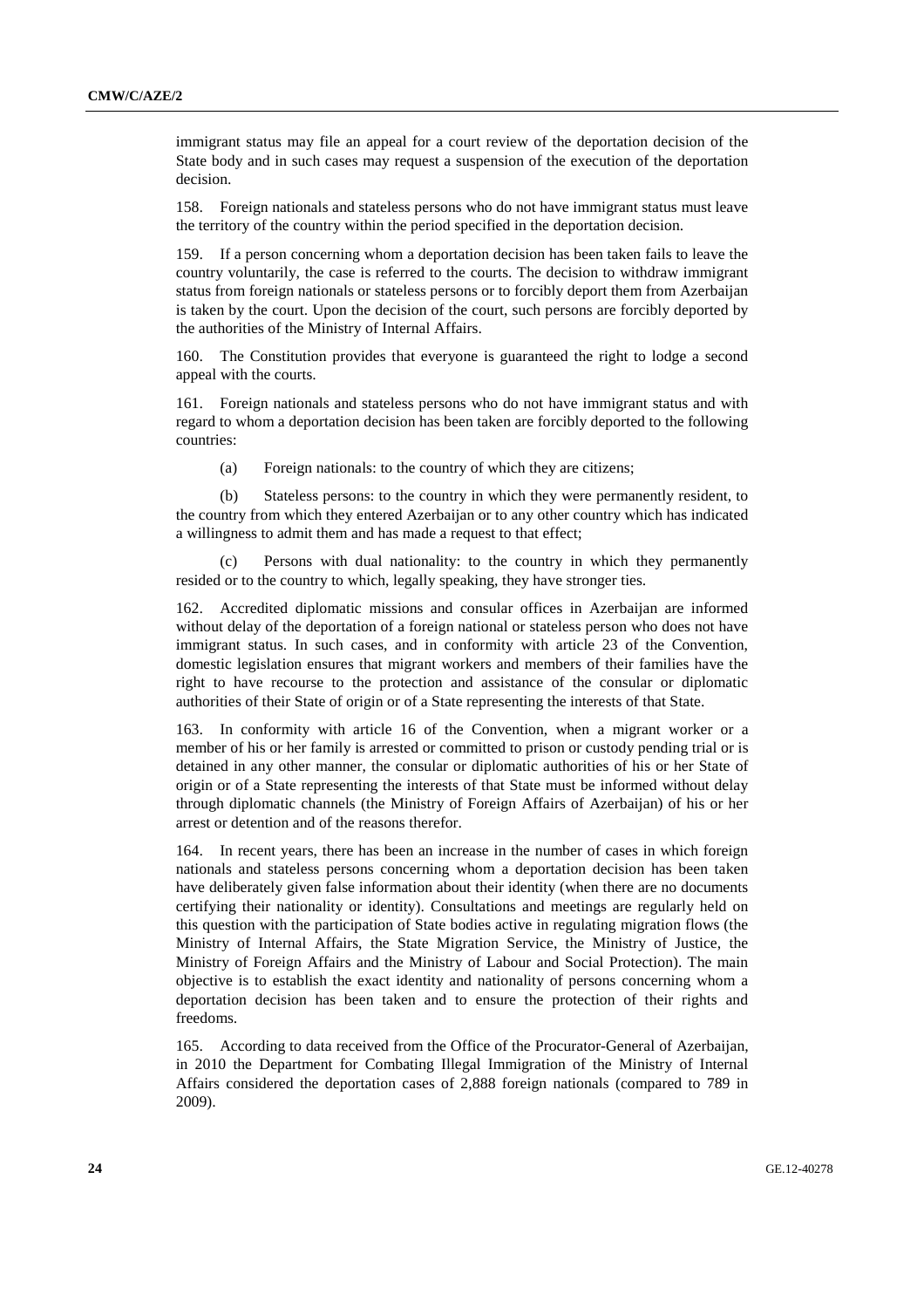166. In 2010, 2,847 persons (780 in 2009) out of these 2,888 foreign nationals were deported in an administrative procedure, 33 foreign nationals (9 in 2009) paid a fine of 300 manats and were released, and 8 persons were under investigation.

167. As a result of measures taken by the State Migration Service, in 2010 the documents of 16,680 foreign nationals were checked, and 12,094 cases of violations of the provisions of administrative legislation were brought to light. The residence in the country of 2,096 foreign nationals who could justify their presence was legalized. In accordance with the procedure established under the Code of Administrative Infractions, decisions were taken on the departure from the country of 8,014 persons within 48 hours; decisions were taken in an administrative procedure to deport 1,284 foreign nationals.

| No. | Country of origin        | Arrests        | Administrative<br>deportations | Fines and warnings |
|-----|--------------------------|----------------|--------------------------------|--------------------|
| 1.  | Pakistan                 | 455            | 450                            | 5                  |
| 2.  | China                    | 90             | 90                             | 3                  |
| 3.  | Turkey                   | 53             | 53                             | $\mathbf{1}$       |
| 4.  | Iran                     | 31             | 31                             |                    |
| 5.  | Georgia                  | 25             | 25                             |                    |
| 6.  | Turkmenistan             | 30             | 30                             |                    |
| 7.  | Bangladesh               | 30             | 30                             |                    |
| 8.  | Afghanistan              | 24             | 24                             |                    |
| 9.  | Uzbekistan               | 8              | $\,8\,$                        |                    |
| 10. | Nigeria                  | 8              | 8                              |                    |
| 11. | Russia                   | 5              | 5                              |                    |
| 12. | Kyrgyzstan               | 3              | 3                              |                    |
| 13. | Republic of Korea        | 3              | 3                              |                    |
| 14. | India                    | 3              | 3                              |                    |
| 15. | Israel                   | $\overline{c}$ | $\overline{c}$                 |                    |
| 16. | United States of America | $\overline{2}$ | $\overline{2}$                 |                    |
| 17. | Macedonia                | $\mathbf{1}$   | $\mathbf{1}$                   |                    |
| 18. | Ukraine                  | $\mathbf{1}$   | $\mathbf{1}$                   |                    |
| 19. | Mauritania               | $\mathbf{1}$   | $\mathbf{1}$                   |                    |
| 20. | Kazakhstan               | $\mathbf{1}$   | $\mathbf{1}$                   |                    |
| 21. | Sri Lanka                | $\mathbf{1}$   | $\mathbf{1}$                   |                    |
| 22. | Philippines              | $\mathbf{1}$   | $\mathbf{1}$                   |                    |
| 23. | Canada                   | $\mathbf{1}$   | $\mathbf{1}$                   |                    |
| 24. | Lithuania                | $\mathbf{1}$   | $\mathbf{1}$                   |                    |
|     | <b>Total</b>             | 780            | 771                            | 9                  |

#### **Data on illegal migrants, 2009**

*(01.01.2009–31.12.2009)*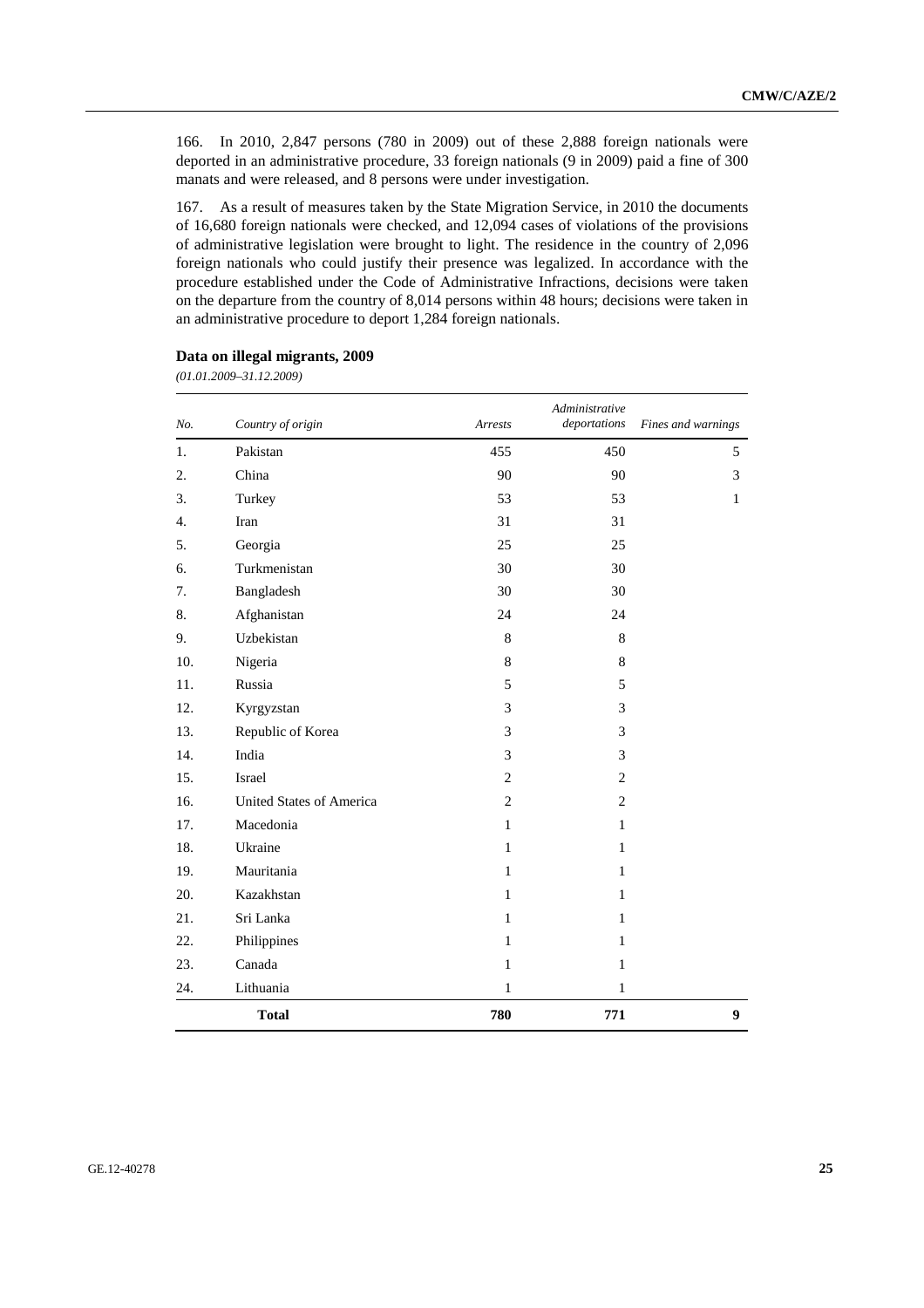#### **Data on illegal migrants, 2010**

*(01.01.2010–31.12.2010)* 

| No. | Country of origin           | Arrests                  | Administrative deportations | Fines and warnings |
|-----|-----------------------------|--------------------------|-----------------------------|--------------------|
| 1.  | China                       | 1 0 0 5                  | 998                         | 7                  |
| 2.  | Pakistan                    | 840                      | 838                         |                    |
| 3.  | Turkey                      | 548                      | 539                         | 9                  |
| 4.  | Turkmenistan                | 138                      | 138                         |                    |
| 5.  | Iran                        | 71                       | 69                          | 2                  |
| 6.  | Georgia                     | 51                       | 44                          | 7                  |
| 7.  | Russia                      | 43                       | 40                          | 3                  |
| 8.  | Bangladesh                  | 35                       | 31                          |                    |
| 9.  | India                       | 30                       | 28                          | 2                  |
| 10. | Uzbekistan                  | 19                       | 17                          | $\overline{c}$     |
| 11. | Afghanistan                 | 19                       | 17                          |                    |
| 12. | Ukraine                     | 13                       | 13                          |                    |
| 13. | Nigeria                     | 13                       | 13                          |                    |
| 14. | Republic of Moldova         | 12                       | 12                          |                    |
| 15. | Philippines                 | 9                        | 9                           |                    |
| 16. | Kazakhstan                  | $\,8\,$                  | 8                           |                    |
| 17. | Sri Lanka                   | 5                        | 5                           |                    |
| 18. | Israel                      | 5                        | 5                           |                    |
| 19. | Syria                       | 5                        | 5                           |                    |
| 20. | Iraq                        | $\overline{\mathcal{L}}$ | $\overline{4}$              |                    |
| 21. | Cameroon                    | 3                        | 3                           |                    |
| 22. | Germany                     | $\overline{c}$           | $\overline{2}$              |                    |
| 23. | Ghana                       | $\mathbf{1}$             | $\mathbf{1}$                |                    |
| 24. | Italy                       | $\mathbf{1}$             | $\mathbf{1}$                |                    |
| 25. | Laos                        | $\mathbf{1}$             | $\mathbf{1}$                |                    |
| 26. | Latvia                      | $\mathbf{1}$             | $\mathbf{1}$                |                    |
| 27. | Great Britain               | $\mathbf{1}$             | $\mathbf{1}$                |                    |
| 28. | <b>United Arab Emirates</b> | $\,1$                    | $\mathbf{1}$                |                    |
| 29. | Sierra Leone                | $\mathbf{1}$             | $\mathbf{1}$                |                    |
| 30. | Egypt                       | $\mathbf{1}$             | $\mathbf{1}$                |                    |
| 31. | Viet Nam                    | $\mathbf{1}$             | $\mathbf{1}$                |                    |
| 32. | Belgium                     | $\mathbf{1}$             | $\boldsymbol{0}$            | $\mathbf{1}$       |
|     | <b>Total</b>                | 2888                     | 2847                        | 33                 |

#### **Data on the number of offences committed by or in connection with foreign nationals and stateless persons (2009–2010)**

| Year | Offences committed by foreign nationals<br>and stateless persons | Offences committed in connection with<br>foreign nationals and stateless persons |
|------|------------------------------------------------------------------|----------------------------------------------------------------------------------|
| 2009 | 300                                                              | 155                                                                              |
| 2010 | 192                                                              | 110                                                                              |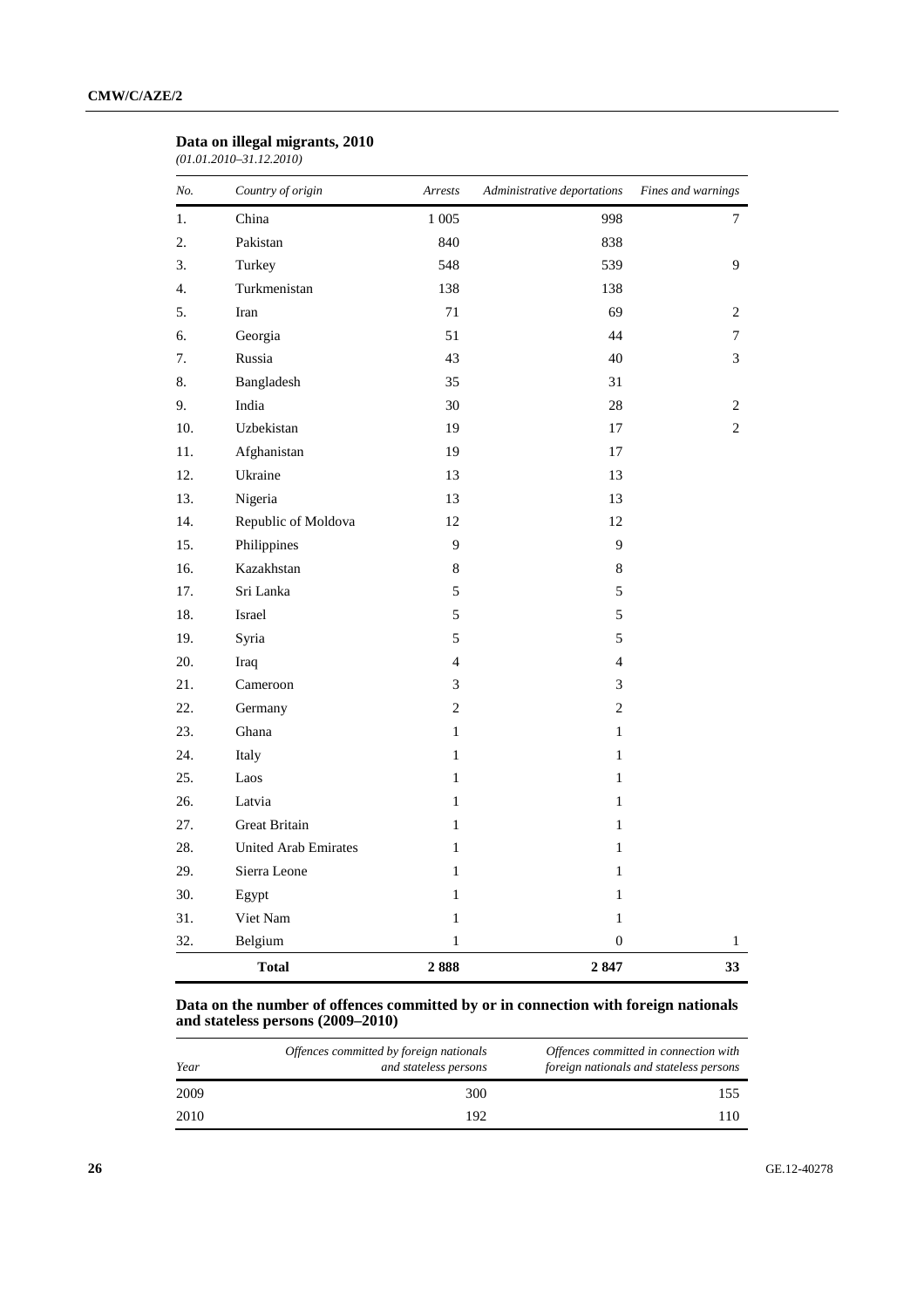168. Information on foreign nationals in connection with whom criminal proceedings were initiated was referred to the diplomatic missions in Azerbaijan of the countries of which they were citizens. In accordance with the established procedure, these persons were provided with lawyers and interpreters.

According to data from the State Border Service, in 2010 20 foreign nationals, including 11 Afghans, 5 Pakistanis, 2 Bangladeshis and 1 Turk, were arrested for border violations.

170. Also in 2010, 110 illegal migrants from Turkey, Georgia, Iran, Bangladesh, Nigeria, Pakistan and Uzbekistan were arrested, primarily in connection with the use of forged passports, Schengen visas or visas for Azerbaijan.

171. In the same period, 2,691 Chinese, Pakistani, Turkish and Turkmen nationals were deported for violations of visa regulations or other infractions.

172. The Trafficking in Persons Act, adopted on 28 June 2005, established the legal and organizational framework for preventing and combating human trafficking, defined the legal status of the victims and regulated matters associated with protecting such persons and rendering them assistance.

173. Cabinet of Ministers Decision No. 62 of 6 March 2006 approved the rules for the social rehabilitation of victims of trafficking set out in article 15, paragraph 5, of the Trafficking in Persons Act.

174. Bearing in mind the fundamental provisions of the United Nations Convention against Transnational Organized Crime and the Additional Protocol thereto, to which Azerbaijan acceded on 13 May 2003, and with a view to supporting international efforts in the area, a national plan of action to combat trafficking in persons in Azerbaijan was approved by Presidential Order on 6 May 2004 in order to step up the fight against crimes associated with such acts.

175. The national plan of action makes provision for basic measures to combat trafficking, the involvement of various bodies (the central authorities, NGOs, international partners and others) in their implementation and the coordination of their activities by the National Coordinator, as well as other initiatives.

176. In February 2009, the Head of State approved a new national plan of action for 2009–2013 in order to continue efforts aimed at combating trafficking in persons.

177. Whereas the previous national plan focused on questions of criminal prosecution, the new plan covers all aspects of the fight against trafficking and includes comprehensive preventive, rehabilitation, reintegration and educational measures.

178. The Trafficking in Persons Act of 28 June 2005 enhanced the status of the national plan of action, the National Coordinator and special police bodies, and it defined the specific tasks of the various State authorities in the area.

179. A department responsible for combating trafficking in persons was set up within the Ministry of Internal Affairs, a National Coordinator on the question was appointed pursuant to a Ministry of Internal Affairs order of 19 May 2004, and a Ministry of Internal Affairs order of 1 August 2006 established a special police service to combat trafficking.

180. Under the Criminal Code and the Code of Administrative Infractions, anyone engaged in trafficking in persons, forced labour or the transport of passengers without documents is liable to prosecution.

181. Pursuant to article 144, paragraph 1, of the Criminal Code, trafficking in minors is punishable by deprivation of liberty for a term of 8 to 12 years with confiscation of property.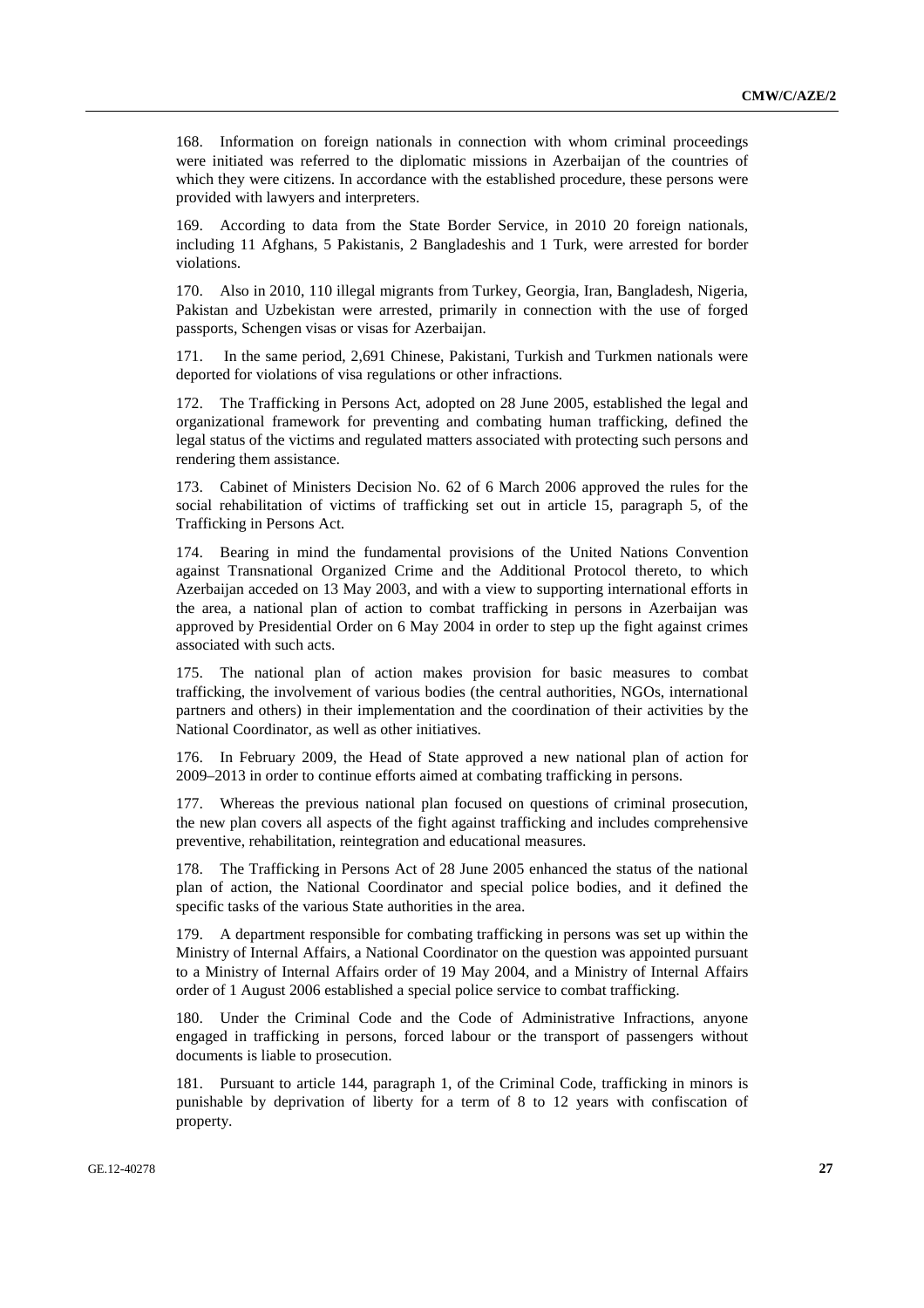182. Foreign nationals and stateless persons who are victims of trafficking are given protection and receive assistance on an equal footing with Azerbaijani citizens.

183. In accordance with article 20 of the Trafficking in Persons Act, foreign nationals and stateless persons who do not have immigrant status and are victims of criminally punishable offences such as trafficking are not subject to administrative deportation for a period of one year. They also receive legal, moral and financial support from the State.

184. Foreign nationals and stateless persons who at the end of this period assist the prosecution authorities in criminal cases involving trafficking in persons are not subject to administrative deportation until the criminal proceedings are terminated.

185. Child victims of trafficking are not subject to administrative deportation from Azerbaijan. The return to their country or to their parents of child victims of trafficking is permitted only if it can be excluded that the child is likely to become a trafficking victim again. When a decision is taken to return such children to their country or parents, the views of children over 10 are sought and taken into account.

186. Victims of trafficking who want to leave Azerbaijan are assisted in obtaining the requisite documents and in paying transport and other expenses.

187. Foreign nationals and stateless persons who were victims of trafficking while not yet registered may apply to the relevant authorities, in accordance with the procedure established by law, to obtain a residence permit. Consideration of such applications takes into account the cooperation of the victim with the prosecution authorities, the victim's physical and emotional suffering and the risk of that person again becoming a victim of trafficking or of being persecuted by traffickers after repatriation to his or her country.

188. A residence permit may not be granted to victims of trafficking, foreign nationals or stateless persons if it is not possible to establish their identity. Administrative proceedings are instituted to deport such persons.

189. Victims of trafficking who have received a residence permit are granted immigrant status and have all the rights and obligations emanating from that status.

190. The security of victims of trafficking is ensured in accordance with the State Protection of Persons Involved in Criminal Proceedings Act. An official of the body conducting the criminal proceedings must inform the victim of the possibility of being protected and of available measures.

191. Measures to protect victims of trafficking continue in effect, including during the period following the initial investigation, the judicial proceedings and the announcement of the final court ruling, until the danger has been completely eliminated.

192. In accordance with a procedure and in cases prescribed by law, victims of trafficking are exempted from civil, administrative and criminal responsibility for acts committed under duress or threat.

193. The Trafficking in Persons Act defined the legal foundation for the prevention of trafficking in persons and for the social rehabilitation and protection of the victims.

194. The Act also introduced an article which calls for cooperation with nongovernmental organizations, defines the direction of activities to combat trafficking in persons and makes provision for the allocation of subsidies for that purpose.

195. In addition, the Act envisages the establishment of special institutions for the protection of victims of trafficking (shelters for their temporary lodging and help centres) and defines the legal basis and principles of their activities.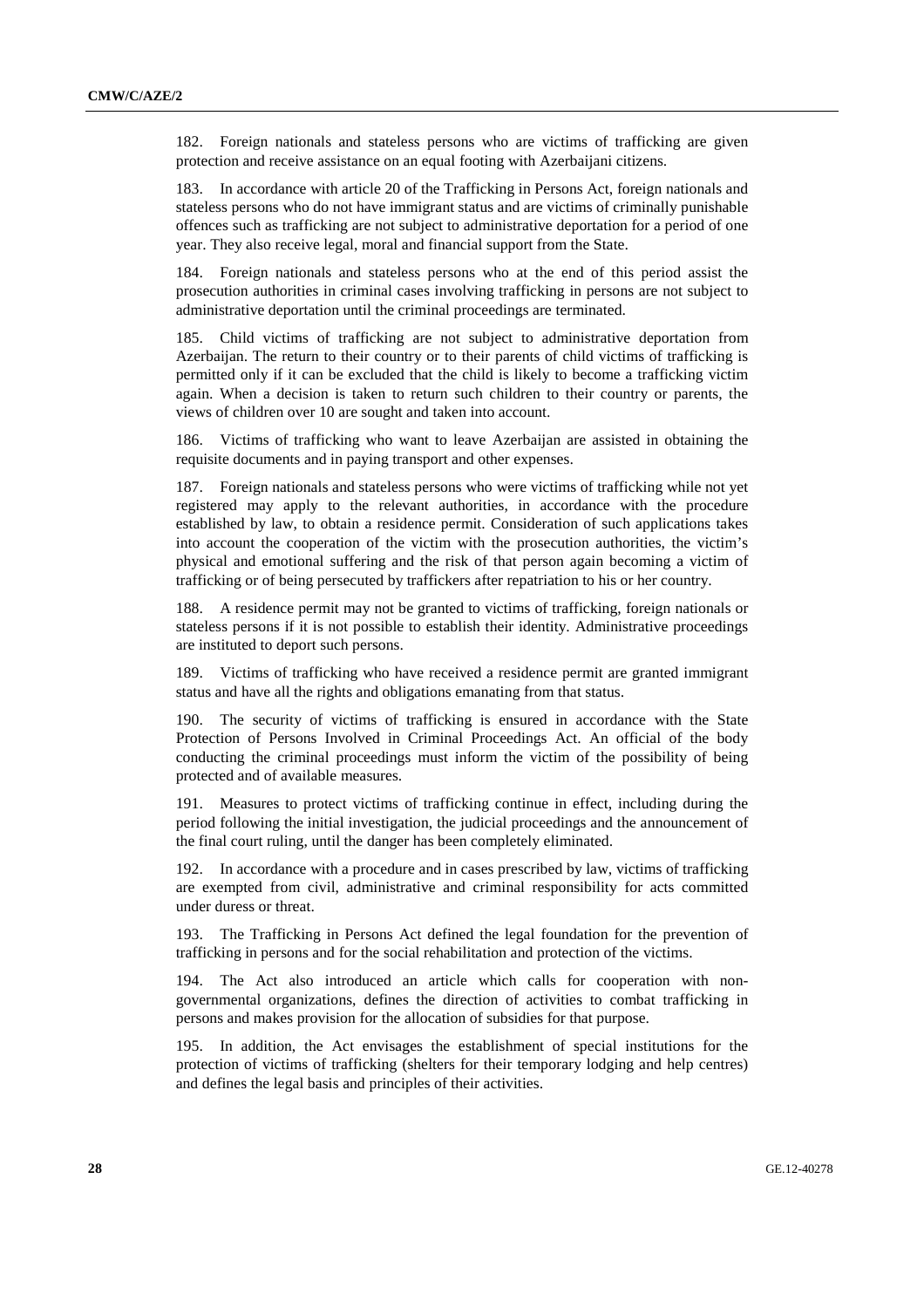196. Help centres for victims of trafficking are being set up to explain the administrative and legal procedures for the protection of their rights and interests, provide them with medical, psychological and other necessary support and assist with their social rehabilitation. Victims can communicate by telephone and use the services of an interpreter. Special areas are set aside for confidential conversations. The help centres ensure the anonymity of the victims. Information about victims of trafficking who are children is promptly forwarded to the child welfare authorities and the commission on minors and the protection of their rights.

197. When assistance is rendered to child victims of trafficking, preference must be given to their interests, and all measures must be taken to protect the rights and legal interests of the child in accordance with the Children's Rights Act, the Convention on the Rights of the Child and other national legislation and international agreements to which Azerbaijan is a party. On 30 March 2004, Azerbaijan acceded to the Convention on Protection of Children and Cooperation in Respect of Intercountry Adoption, and on 13 May 2003, it ratified the United Nations Convention against Transnational Organized Crime, the Protocol to Prevent, Suppress and Punish Trafficking in Persons, Especially Women and Children, supplementing the United Nations Convention against Transnational Organized Crime, and the Protocol against the Smuggling of Migrants by Land, Sea and Air, supplementing the United Nations Convention against Transnational Organized Crime.

198. Cabinet of Ministers Decision No. 180 of 19 November 2009 approved regulations governing the placement and care of child victims of trafficking.

199. The regulations concern the placement and care of child victims of trafficking, the time spent at shelters, conditions of lodging and services provided, as well as follow-up for children who have completed their stay at a shelter.

200. In October 2006, The Ministry of Internal Affairs established a special shelter in order to ensure suitable living conditions for victims of trafficking lodged at such facilities and to provide them with urgent medical, psychological, social and legal assistance. In January 2006, a telephone helpline was set up at the Office for Combating Trafficking in Persons, and the public was made aware of its existence. A helpline was also created at the organization "Clean World" in the framework of cooperation with NGOs.

201. At the shelters, assistance is rendered to anyone who was a victim of trafficking, irrespective of their behaviour or their willingness to cooperate with the criminal prosecution authorities or testify against traffickers. Special facilities provide all services free of charge.

202. The length of stay at a shelter can be extended upon the request of special police units or the victims themselves. All extensions require the consent of the victim.

203. The social rehabilitation of victims of trafficking aims to achieve their reintegration in society and their return to a normal way of life, and it makes use of possibilities for offering them legal assistance, furthering their education, taking measures for their psychological, medical and vocational rehabilitation and providing them with employment and housing. The social rehabilitation of victims does not permit the restriction in any form of the human or civil rights recognized in the Constitution, domestic legislation or international agreements to which Azerbaijan is a party or the imposition of rehabilitation measures against their will. The social rehabilitation of victims of trafficking takes their age, sex and needs into account.

204. State bodies, within the limits of their jurisdiction, as well as shelters and help centres, in the framework of their functions, must assist victims of trafficking when so requested by the prosecution authorities. Legislation specifies that victims of trafficking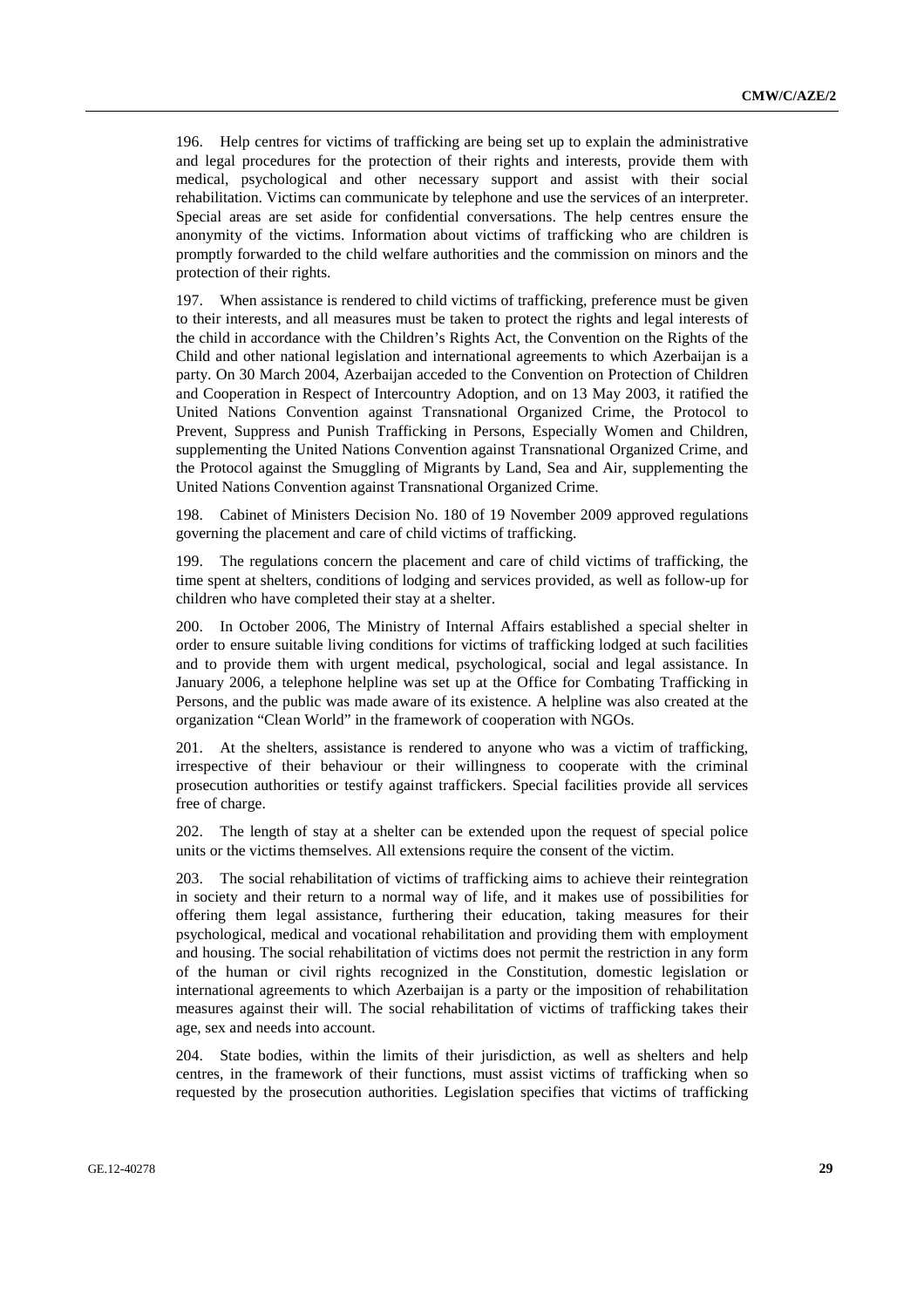receive financial assistance during the rehabilitation period, the amount of which is determined by the Cabinet of Ministers and is paid from the State budget and other sources.

205. On 27 May 2010 the Cabinet of Ministers adopted Decision No. 99 on the introduction of amendments and additions to Cabinet of Ministers Decision No. 152 of 17 June 2006 on the fixing of the amount of support to be paid to victims of trafficking in persons during their reintegration. Pursuant to that Decision, the amount of support to be paid to such persons is set at 200 manats.

206. Payment is made by the Ministry of Internal Affairs from allocations from the State budget.

207. A fund has been set up in the Ministry of Internal Affairs to finance social rehabilitation work and assist victims of trafficking.

208. In accordance with point 7 (Educational measures) of the national plan of action to combat trafficking in persons of 6 March 2007, information leaflets are distributed to persons crossing the border into other countries as part of initiatives to raise public awareness.

209. In addition to State bodies, NGOs such as the International Migration Committee and children's groups, for example NUR (Light) and Tempiz Dunia (Clean World), are also involved in initiatives aimed at preventing trafficking in persons.

210. Seminars, round tables and debates have been held at higher education institutions and specialized secondary schools with the participation of teachers, students and parents in order to heighten public awareness of the dangers of illegal migration and trafficking in persons. Information is provided on illegal migration, trafficking in persons and measures being taken by the authorities to prevent these practices.

211. In accordance with the national plan of action to prevent trafficking in persons (2009–2013), Ministry of Education Decision No. 398 of 9 April 2009 approved a set of measures to combat these acts, in line with which the International Organization for Migration, the Ministry of Internal Affairs and the Ministry of Education are carrying out a project on incentives for the prevention of trafficking in persons and on relevant subjects in secondary school education. Fifteen general education schools in Baku, Gäncä, Mingäçevir, Sumqayıt and Shīrvān and in Abşeron, Länkäran, Zaqatala and Xaçmaz districts took part in the project. Seminars, training courses and conferences were organized on the question.

212. As part of the project, the International Migration Committee and the Ministry of Education have elaborated and distributed material, brochures, pocket maps, booklets and posters at schools. Some 500 discs containing short films on the subject have also been made available in schools. In May and June 2010, the above-mentioned bodies conducted training courses for 800 teachers at general education schools in various parts of the country.

213. Information on the nature and risks of trafficking in persons and illegal migration has been distributed at higher education institutions, specialized secondary schools and vocational and technical schools. Seminars, round tables and debates have been held for this purpose for teachers, students and parents. Films on the subject have been screened at educational establishments.

214. On 11 November 2010, an international conference was organized in Georgia at which representatives of the Ministry of Education, school directors and trainers attended and held presentations. During the conference, an exhibition was held to which Azerbaijan made a noteworthy contribution.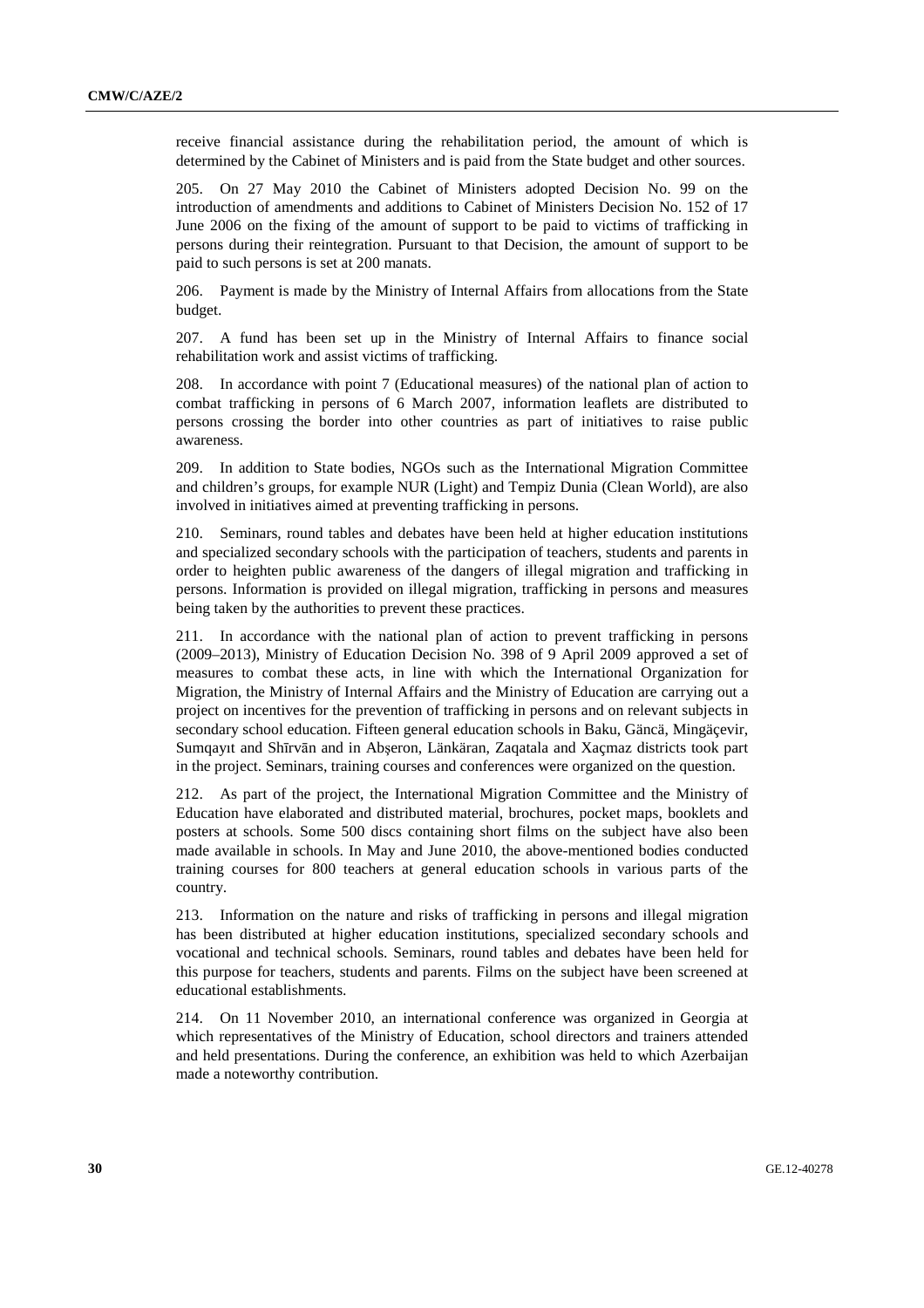215. Also in November 2010, the children's association of the Open Society Institute Assistance Foundation introduced a project to set up the "Children's Shelter" Reintegration Centre.

216. The "Children's Shelter" Reintegration Centre opened its doors on 14 January 2011. Children live at the Centre until procedural and documentation questions relating to their family identity and domestic problems are resolved.

217. At the centre, the children receive all necessary assistance in connection with primary school, food and clothing, and paediatric services, as well as psychological and legal counselling.

218. Legal counselling is provided by the International Organization for Migration. Public awareness activities are conducted on AIDS prevention.

219. On 18 February 2010, the Ministry of Education's department for the deinstitutionalization and protection of children set up a children's hotline, which is an integral part of the child protection system. The service was introduced to provide psychological assistance to children and is available around the clock. Orphans, children lacking parental care, homeless children and victims of trafficking can use the hotline.

220. In the school year 2010–11, the Ministry of Education together with the civil society organization Women XXI Century conducted training courses in kindergartens and boarding schools on the subject of trafficking in persons. In addition, the American Association of Jurists with the support of the Ministry of Education held training courses for senior secondary school and boarding school pupils in Baku and Sumqayıt on awareness raising and conducted a legal protection initiative relating to trafficking.

221. Documents have been placed on the website of the Ministry of Justice, including the Convention on the Elimination of All Forms of Discrimination against Women, the Convention for the Suppression of the Traffic in Persons and of the Exploitation of the Prostitution of Others, the Convention for the Protection of Human Rights and Fundamental Freedoms (European Convention on Human Rights) and other international instruments.

222. Also in 2010, the newspaper *Qanunculuq* ("Legal Affairs") of the Ministry of Justice published articles on international instruments and national legislation, in which questions concerning the rights of women and the fight against trafficking in persons were discussed.

223. A Public Affairs Committee within the Ministry of Justice which began functioning in 2006 assures participation by civil society in the rehabilitation of convicted offenders and provides public oversight of prisons. The members of the Committee, who are well-known human rights defenders and representatives of NGOs, regularly visit and conduct monitoring at prisons, including those in which foreign nationals, stateless persons and migrant workers are incarcerated. In recent years, they have provided legal counselling to inmates at the prisons themselves.

224. With the help of the President's council for State support of NGOs, seminars were held in a total of 13 penal institutions on the subject of trafficking in persons and the social rehabilitation of persons preparing for release from prison; some 900 inmates attended.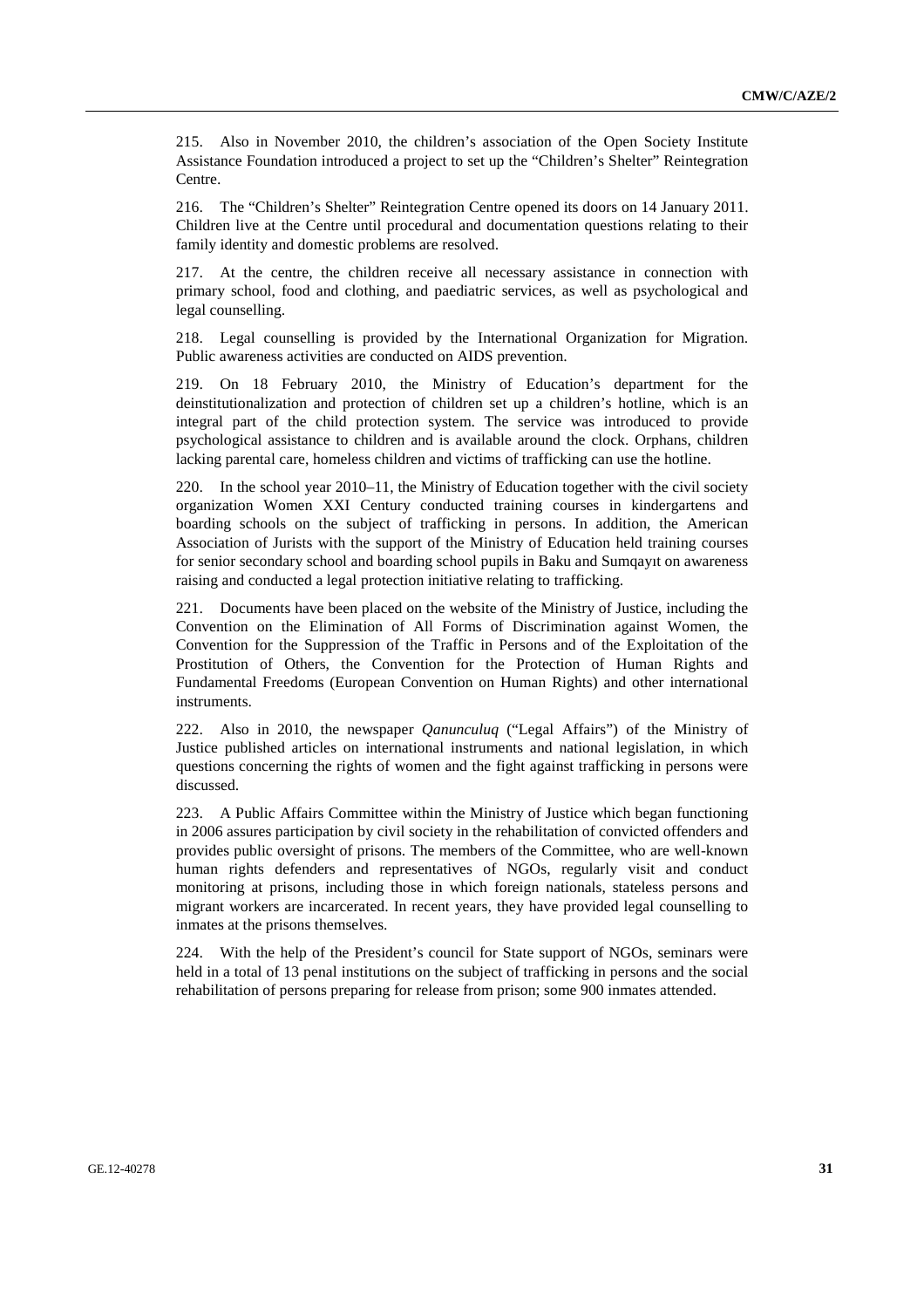# **VIII. Migrant workers from Azerbaijan**

### **A. Employment of Azerbaijani citizens abroad**

225. In accordance with article 28 of the Constitution, every citizen has the right freely to leave the country and to live and work abroad.

226. Under the Labour Migration Act, every able-bodied Azerbaijani citizen who has reached the age of 18 has the right to work abroad. Azerbaijani citizens may seek work abroad independently or with the help of organizations acting as agents. It is forbidden for individuals to operate as agents in this area.

227. In order to engage in this type of activity, legal entities must obtain a special permit (licence), which is issued by the Ministry of Labour and Social Protection for a period of five years.

228. Legal entities acting as agents must conclude an agreement with an employer in a foreign State which must cover issues relating to protection of the rights of Azerbaijani citizens and provision of social protection for them. The agreement must be approved by the Ministry of Labour and Social Protection.

229. A legal entity acting as an agent must ensure that the Azerbaijani citizen is provided with a labour contract, which the Azerbaijani citizen must conclude with the foreign employer before leaving the country. These services are free of charge.

#### **B. Protection of the rights of migrant workers from Azerbaijan**

230. Azerbaijan has signed bilateral inter-State agreements with a number of countries in order to protect the rights of Azerbaijani citizens employed abroad, ensure their social protection and establish proper working conditions for them.

231. The Exit, Entry and Passports Act of 14 June 1994, the regulations for the implementation of that Act of 29 November 1994 and the relevant presidential decrees and orders govern the issuance of passports to Azerbaijani citizens and their departure from the country.

232. Passports are issued to Azerbaijani citizens who have reached the age of 18 and, in exceptional cases, to persons who have not reached the age of 18 and who leave to receive an education or medical treatment, to participate in international initiatives or to move definitively to another country.

233. Pursuant to article 4 of the above-mentioned Act, a general civil passport is issued by the authorities of the Ministry of Internal Affairs at the place of residence within one month after the citizen applies.

234. In cases provided for by law, a passport may be issued sooner (within five days). Officials who fail to comply with these deadlines are held accountable.

235. A fee is charged for the issuance of a general civil passport, which is valid for 10 years.

236. Azerbaijani citizens may not be deprived of the right to leave or enter the country. This right may be temporarily restricted only in the following cases:

 (a) If an obligation is in effect for a citizen with regard to information concerning State or military secrets: until the expiry of the obligation in accordance with the procedure established by law;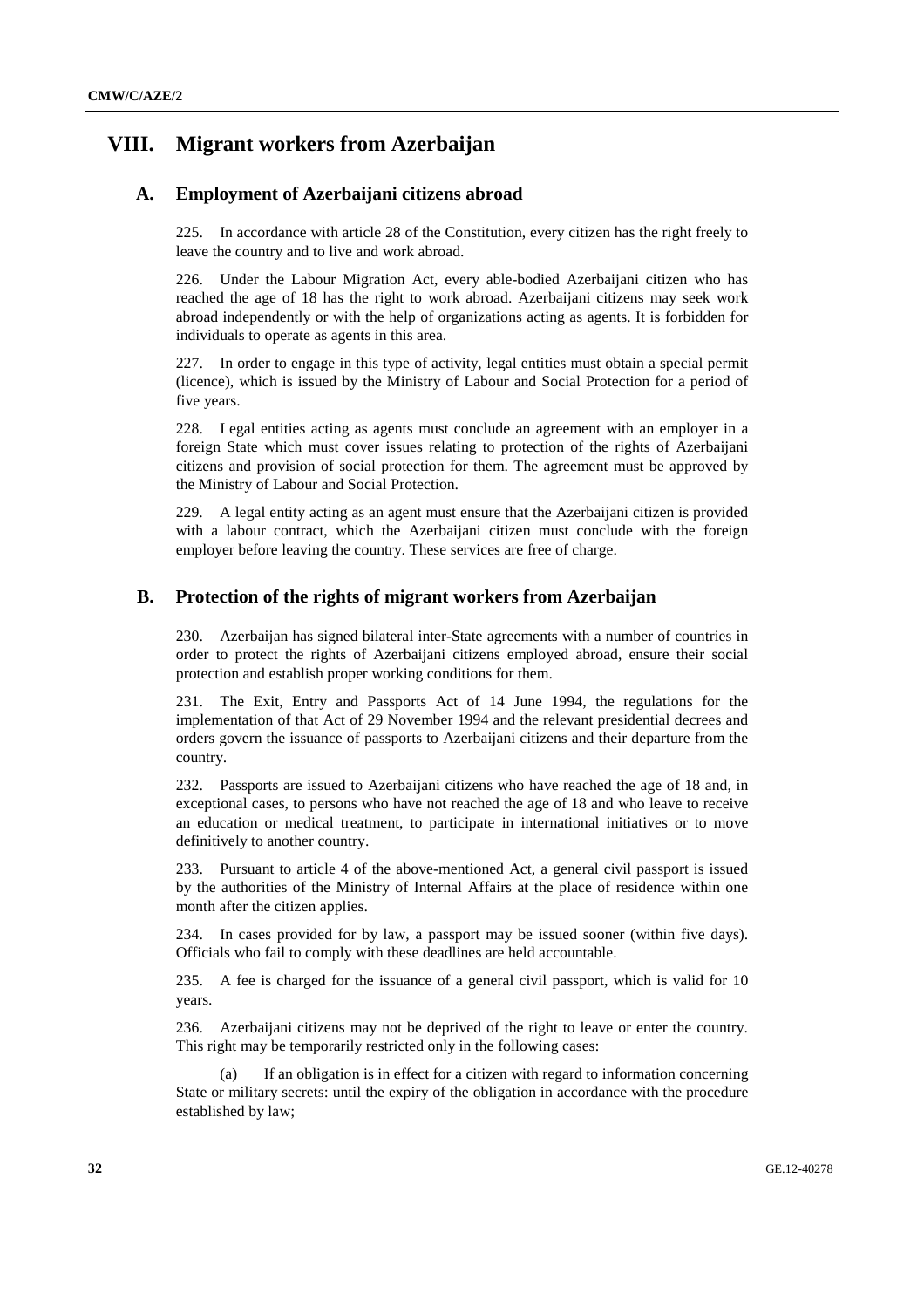(b) If criminal proceedings have been instituted involving the citizen: until the end of the criminal proceedings; if the citizen has been sentenced: until the sentence has been served or the citizen has been released;

If the citizen is conscripted into the armed forces: until the completion of military service or exemption from such service in accordance with the law;

 (d) Until vaccination during entry into or departure from the country, when, in accordance with international sanitary regulations and the inter-State agreements to which Azerbaijan is a party, a vaccination is required as a preventive measure.

237. By law, Azerbaijani citizens living abroad, including migrant workers, must register with the consular services of Azerbaijan, which provide information about the assistance available to citizens and conduct educational initiatives. In addition, the State agencies responsible for migration questions, within the framework of their jurisdiction, ensure that citizens are given information about their rights and the procedure for seeking help from the consular services. Article 2, paragraph 3, of the Electoral Code stipulates that, when elections or referendums are held, the diplomatic missions and consular offices of Azerbaijan are required to assist Azerbaijani citizens living abroad in exercising the rights set out in article 3 (Questions decided by referendum) and article 56 (The right to vote) of the Constitution.

238. Article 29, paragraph 2, of the Electoral Code specifies that voters who live abroad must be registered by polling district. The executive authorities concerned provide the Central Electoral Commission with information on the number of voters permanently resident abroad or on an extended assignment abroad and registered with the diplomatic missions and consular offices of Azerbaijan. During referendums and elections, the Central Electoral Commission inscribes voters in the electoral roll on the basis of this information and approves the electoral roll of the relevant polling districts.

239. In accordance with article 47, paragraph 4, of the Code, permanent residence abroad or an extended stay abroad on assignment certified by the diplomatic missions or consular offices of Azerbaijan is justification for the inclusion of an Azerbaijani citizen in the electoral roll.

240. If an emergency situation or a danger for life, health or personal freedom should arise in any country, the Ministry of Foreign Affairs, after promptly informing the population of Azerbaijan, may recommend that citizens temporarily forego travelling to that country.

241. National legislation does not provide for any restrictions on the return of Azerbaijani citizens to the country. The preparation of reintegration programmes is planned. Azerbaijan is also elaborating a readmission strategy.

242. A working group on readmission, established for the purpose of protecting the interests of citizens living abroad, has produced a draft readmission strategy, drawing on proposals by the relevant State bodies and the International Organization for Migration.

243. The main objective of this document is to define the basic principles which will guide Azerbaijan when signing bilateral agreements with other States. Azerbaijan is also working to create the infrastructure needed to accommodate Azerbaijani citizens and foreign nationals expelled from other countries as well as foreign nationals who will be expelled to their country of origin under the readmission agreement (the draft readmission strategy is currently under consideration by the Cabinet of Ministers).

244. The Convention of the CIS member States on the legal status of migrant workers and members of their families, adopted by the Council of Heads of Government of the CIS